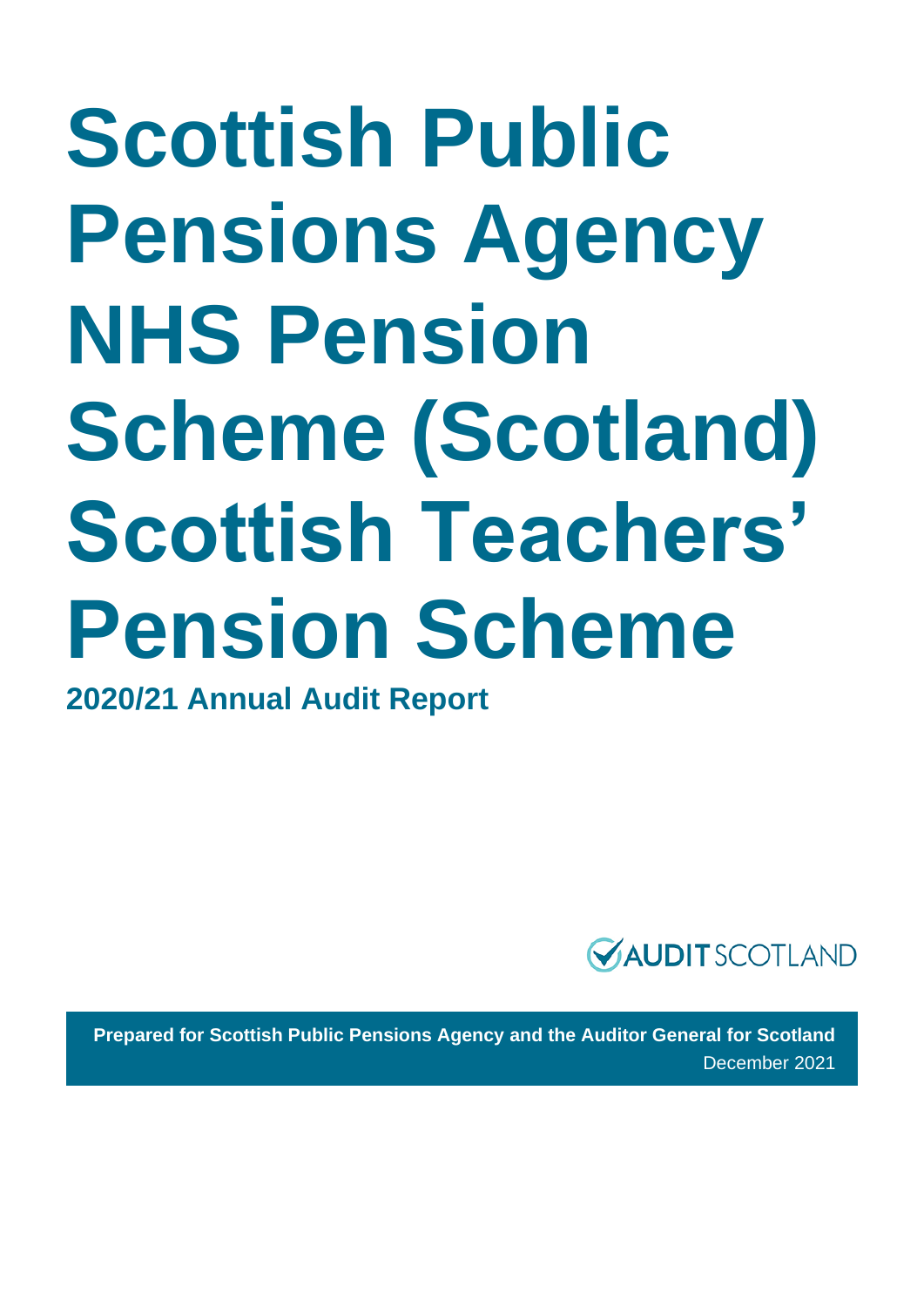### **Contents**

| Key messages                                                   | 3                       |
|----------------------------------------------------------------|-------------------------|
| <b>Introduction</b>                                            | $\overline{\mathbf{4}}$ |
| 1. Audit of 2020/21 annual report and accounts                 | 6                       |
| 2. Financial management                                        | 10                      |
| 3. Financial sustainability                                    | 14                      |
| 4. Governance and transparency                                 | 16                      |
| 5. Value for money                                             | 18                      |
| Appendix 1. Action plan 2020/21                                | 21                      |
| Appendix 2. Significant audit risks                            | 28                      |
| Appendix 3. Summary of 2020/21 national performance reports 32 |                         |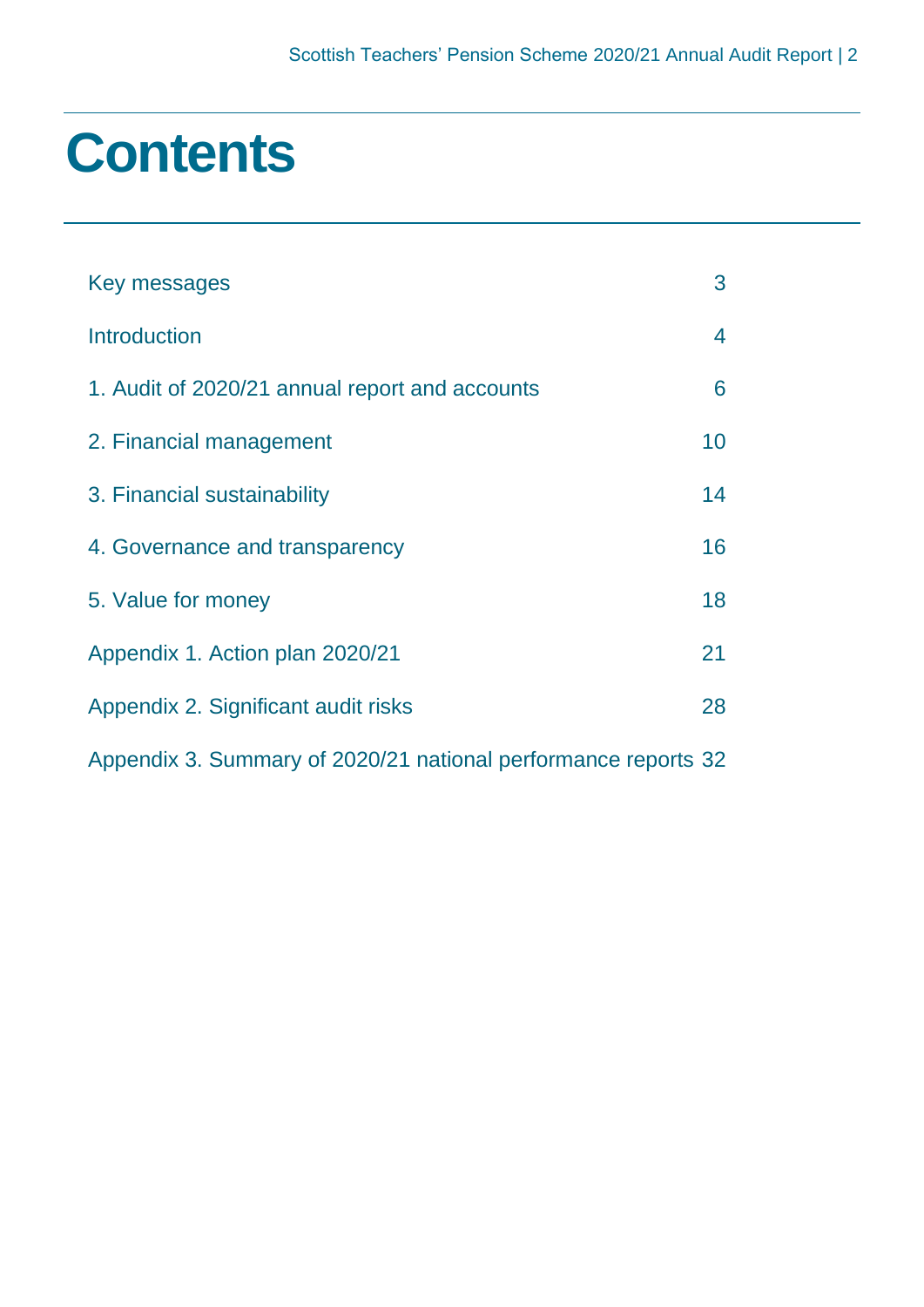### <span id="page-2-0"></span>**Key messages**

### **2020/21 annual report and accounts**

- **1** Our audit opinions on the annual report and accounts of Scottish Public Pensions Agency (SPPA), NHS Pension Scheme (Scotland) (NHSPSS) and Scottish Teachers' Pension Scheme (STPS) are unmodified.
- **2** The audit was later than planned. Reduced capacity in the finance team led to delays in preparing the annual report and accounts.

### **Financial management and sustainability**

- **3** SPPA, NHSPSS and STPS have appropriate in-year financial management arrangements and operated within budget in 2020/21.
- **4** Systems of internal control operated effectively in 2020/21 with scope for one key control to be strengthened.
- **5** SPPA needs to demonstrate how it will manage its longer-term finances.
- **6** SPPA should develop workforce planning to ensure it is adequately organised and resourced.

### **Governance, transparency and value for money**

- **7** Overall governance arrangements for SPPA, NHSPSS and STPS are adequate but could be strengthened.
- **8** SPPA has implemented a temporary senior management structure due to the departure of its Chief Executive and other senior officers. SPPA needs to ensure it has the leadership required to implement strategic projects, respond to change and challenge and demonstrate Best Value.
- **9** SPPA has extended the timetable for implementing its pension platform programme.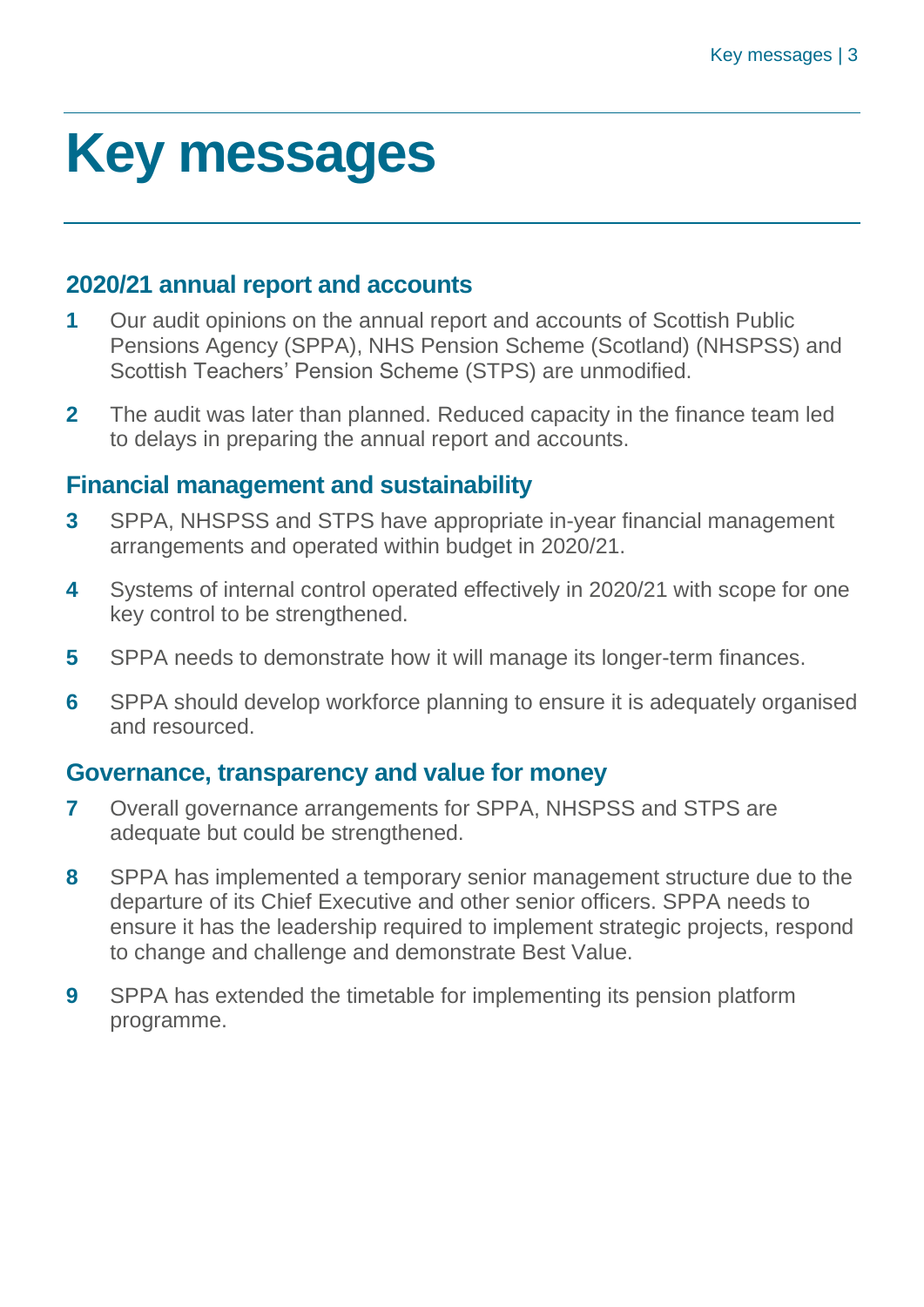### <span id="page-3-0"></span>**Introduction**

**1.** The Scottish Public Pensions Agency (SPPA) is an executive agency of the Scottish Government and is responsible for administering the NHS Pension Scheme (Scotland) (NHSPSS) and Scottish Teachers' Pension Scheme (STPS). This report summarises the findings from our 2020/21 audit of SPPA, NHSPSS and STPS.

**2.** The scope of our audit was set out in our Annual Audit Plan presented to the March 2021 meeting of the Audit and Risk Committee. This report comprises the findings from:

- an audit of the annual report and accounts of SPPA, NHSPSS and **STPS**
- consideration of the four audit dimensions that frame the wider scope of public audit set out in the [Code of Audit Practice 2016.](http://www.audit-scotland.gov.uk/report/code-of-audit-practice-2016)
- **3.** The main elements of our audit work in 2020/21 have been:
	- an audit of the 2020/21 annual report and accounts including the issue of independent auditor's reports setting out our opinions
	- a review of key financial systems
	- consideration of the four audit dimensions.

### **Adding value through the audit**

**4.** We add value to SPPA, NHSPSS and STPS through the audit by:

- identifying and providing insight on significant risks, and making clear and relevant recommendations
- sharing intelligence and good practice through our national reports [\(Appendix 3\)](#page-31-0) and good practice guides
- providing clear and focused conclusions on the appropriateness, effectiveness and impact of corporate governance, performance management arrangements and financial sustainability.

### **Responsibilities and reporting**

**5.** SPPA has primary responsibility for ensuring the proper financial stewardship of public funds. This includes preparing annual report and accounts that are in accordance with the accounts direction from the Scottish Ministers.

**6.** SPPA is also responsible for establishing appropriate and effective arrangements for governance, propriety and regularity.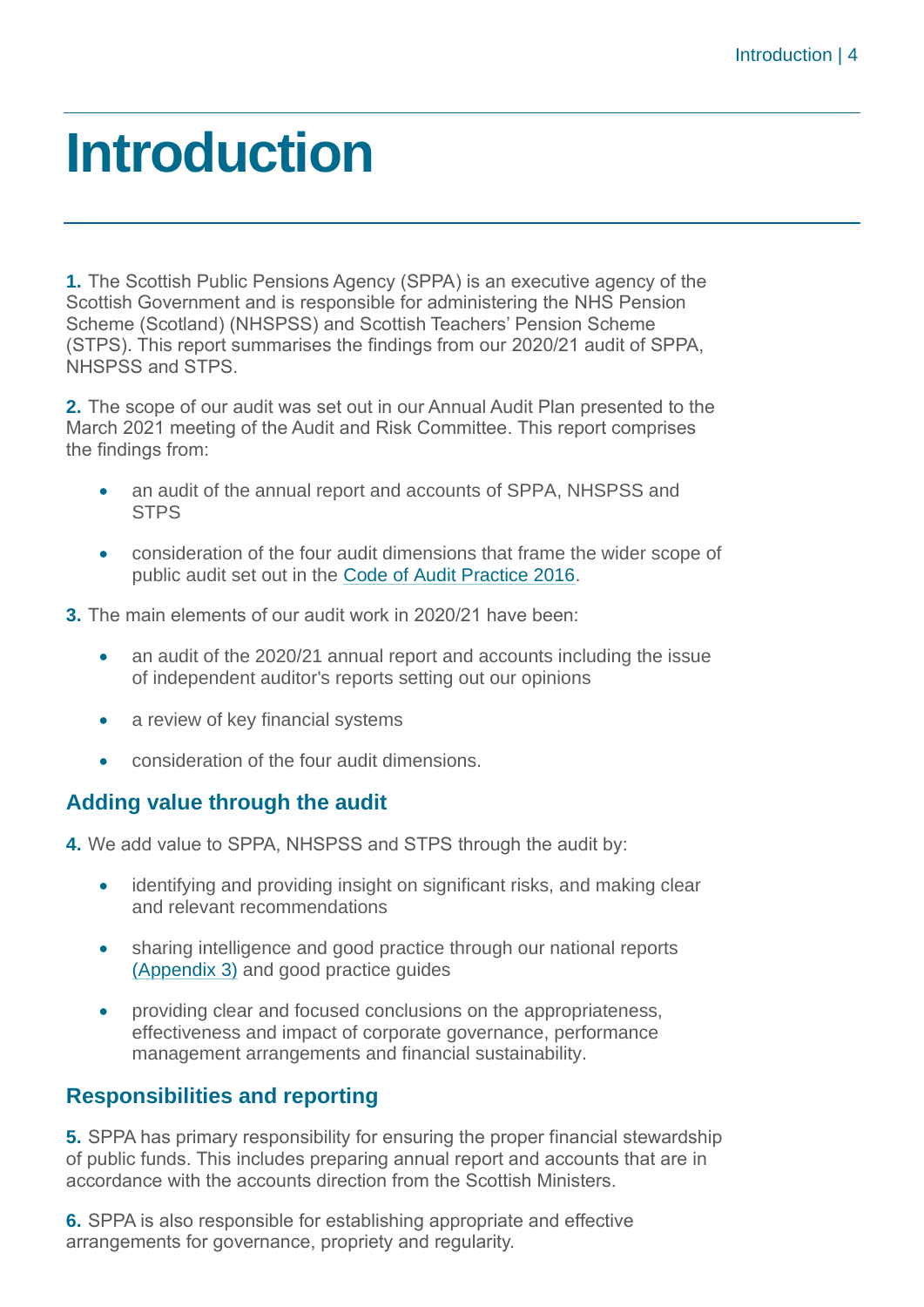**7.** Our responsibilities as independent auditor are established by the Public Finance and Accountability (Scotland) Act 2000 and the [Code of Audit Practice](https://www.audit-scotland.gov.uk/report/code-of-audit-practice-2016)  [2016,](https://www.audit-scotland.gov.uk/report/code-of-audit-practice-2016) and supplementary guidance and International Standards on Auditing in the UK. As public sector auditors we give independent opinions on the annual report and accounts. Additionally, we conclude on the appropriateness and effectiveness of the performance management arrangements, the suitability and effectiveness of corporate governance arrangements, the financial position and arrangements for securing financial sustainability. Further details of the respective responsibilities of management and the auditor can be found in the [Code of Audit Practice 2016](https://www.audit-scotland.gov.uk/report/code-of-audit-practice-2016) and supplementary guidance.

**8.** This report raises matters from our audit. Weaknesses or risks identified are only those which have come to our attention during our normal audit work and may not be all that exist. Communicating these does not absolve management from its responsibility to address the issues we raise and to maintain adequate systems of control.

**9.** Our annual audit report contains an agreed action plan at [Appendix 1.](#page-20-0) It sets out specific recommendations, the responsible officers and dates for implementation. It also includes any outstanding actions from last year and progress against these.

### **Auditor Independence**

**10.** Auditors appointed by the Accounts Commission or Auditor General must comply with the Code of Audit Practice and relevant supporting guidance. When auditing the financial statements auditors must comply with professional standards issued by the Financial Reporting Council and those of the professional accountancy bodies.

**11.** We can confirm that we comply with the Financial Reporting Council's Ethical Standard. We can also confirm that we have not undertaken any nonaudit related services and therefore the 2020/21 combined audit fee of £160,330 as set out in our Annual Audit Plan remains unchanged. We are not aware of any relationships that could compromise our objectivity and independence.

**12.** This report is addressed to SPPA and the Auditor General for Scotland and will be published on Audit Scotland's website [www.audit-scotland.gov.uk](http://www.audit-scotland.gov.uk/) in due course.

**13.** We would like to thank the management and staff who have been involved in our work for their cooperation and assistance during the audit.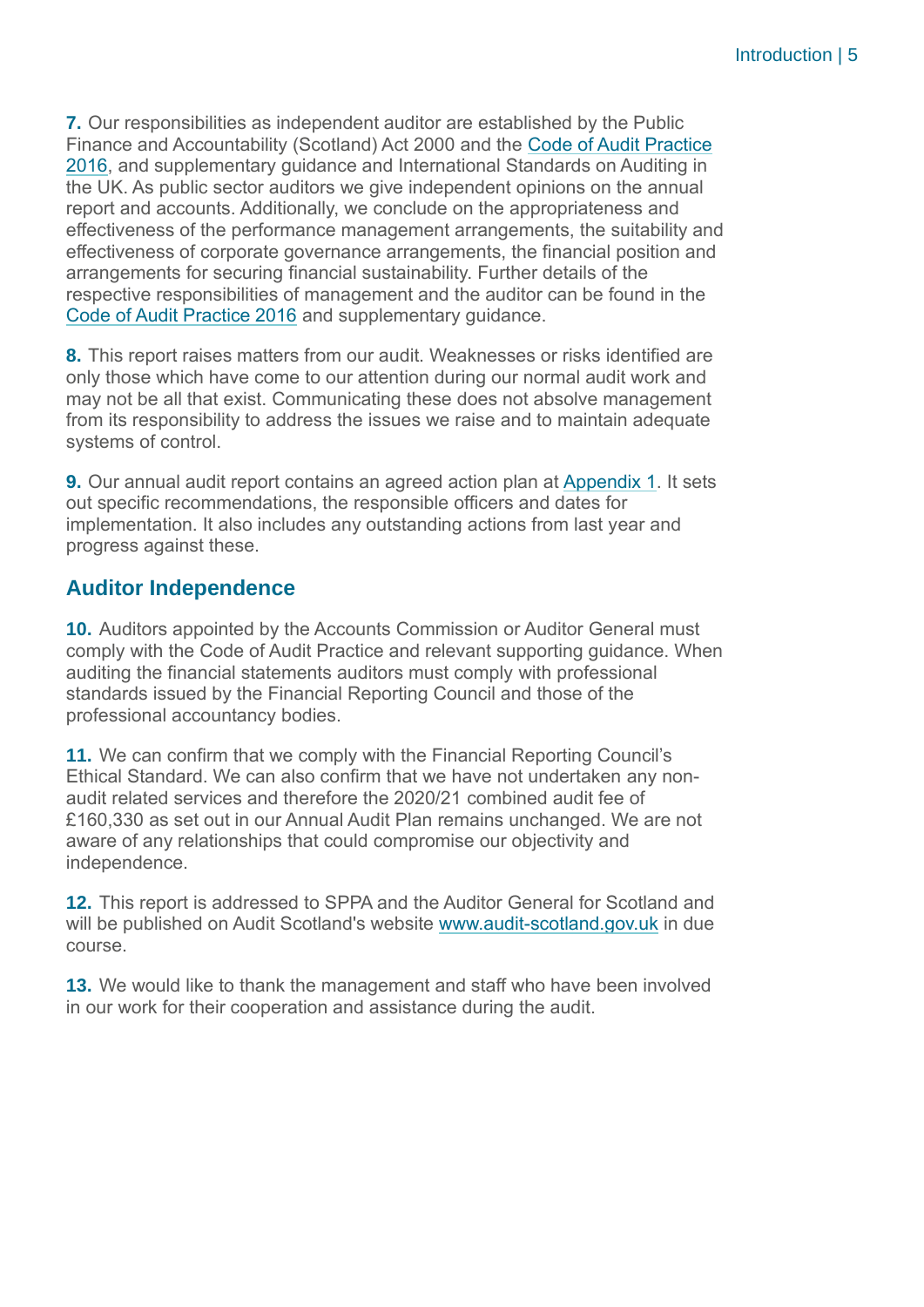## <span id="page-5-0"></span>**1. Audit of 2020/21 annual report and accounts**

The principal means of accounting for the stewardship of resources and performance

### **Main judgements**

Our audit opinions on the annual report and accounts of SPPA, NHSPSS and STPS are unmodified.

The audit was later than planned. Reduced capacity in the finance team led to delays in preparing the annual report and accounts.

### **Our audit opinions on the annual report and accounts are unmodified**

**14.** The SPPA annual report and accounts for the year ended 31 March 2021 were approved by the SPPA's accountable officer on 17 November 2021. As reported in the independent auditor's report:

- the financial statements give a true and fair view and were properly prepared in accordance with the financial reporting framework
- expenditure and income were regular and in accordance with applicable enactments and guidance
- the audited part of the performance report, remuneration and staff report and governance statement were all consistent with the financial statements and properly prepared in accordance with the relevant legislation and directions made by Scottish Ministers.

**15.** The NHSPSS and STPS annual report and accounts for the year ended 31 March 2021 were approved by SPPA's accountable officer on 21 December 2021. As reported in the independent auditor's report:

- the financial statements give a true and fair view and were properly prepared in accordance with the financial reporting framework
- expenditure and income were regular and in accordance with applicable enactments and guidance
- the audited part of the report of the scheme's managers and governance statement were all consistent with the financial statements and properly prepared in accordance with the relevant legislation and directions made by Scottish Ministers.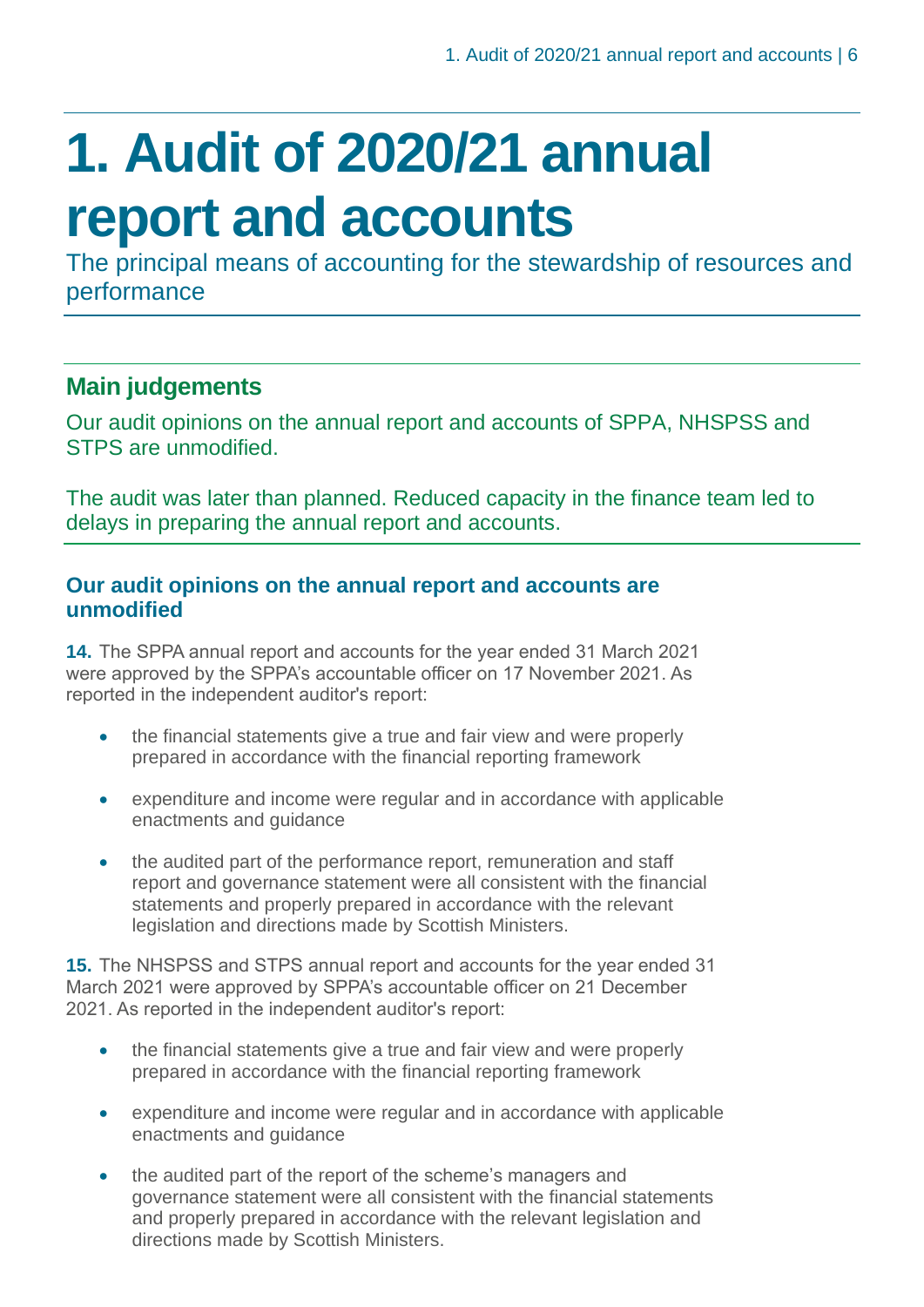### **Reduced capacity in the finance team led to delays in preparing the annual report and accounts**

**16.** Several key members of the finance team left during the course of the audit and it took time for SPPA to appoint replacements. This meant the finance team faced competing pressures to prepare the annual report and accounts and support the audit alongside other work. As a result SPPA was unable to provide unaudited annual report and accounts in line with the original audit timetable.

**17.** We received the unaudited annual report and accounts for:

- SPPA on 17 June 2021
- NHSPSS on 12 August 2021
- STPS on 30 September 2021.

**18.** This was significantly later than the dates agreed in the annual audit plan. As a result of this, and delays in receiving working papers, we agreed a revised timetable for the audit with officers.

**19.** The unaudited accounts were generally of an acceptable standard. The SPPA annual report and accounts would have benefitted from further review by officers to ensure the performance report met the minimum requirements of the Government Financial Reporting Manual (FReM) and to identify and correct typographical and presentational errors.

**20.** Officers supported us during the audit but we experienced delays in receiving information and responses to queries due to the increased workload of the finance team.

### **Recommendation 1**

SPPA should ensure its finance team has the resources needed to prepare its annual accounts in a timely manner and support the audit.

### **Whole of Government Accounts**

**21.** We will work with management to complete the assurance statement for Whole of Government Accounts (WGA) and submit this to the National Audit Office (NAO). The NAO's submission deadline, which is still to be confirmed, has been delayed due to the impact of the Covid-19 pandemic.

### **Materiality**

**22.** Our initial assessment of materiality was carried out during the planning phase of the audit. Our materiality levels were reviewed, and updated, on receipt of the unaudited annual report and accounts and are summarised in [Exhibit](#page-7-0) 1.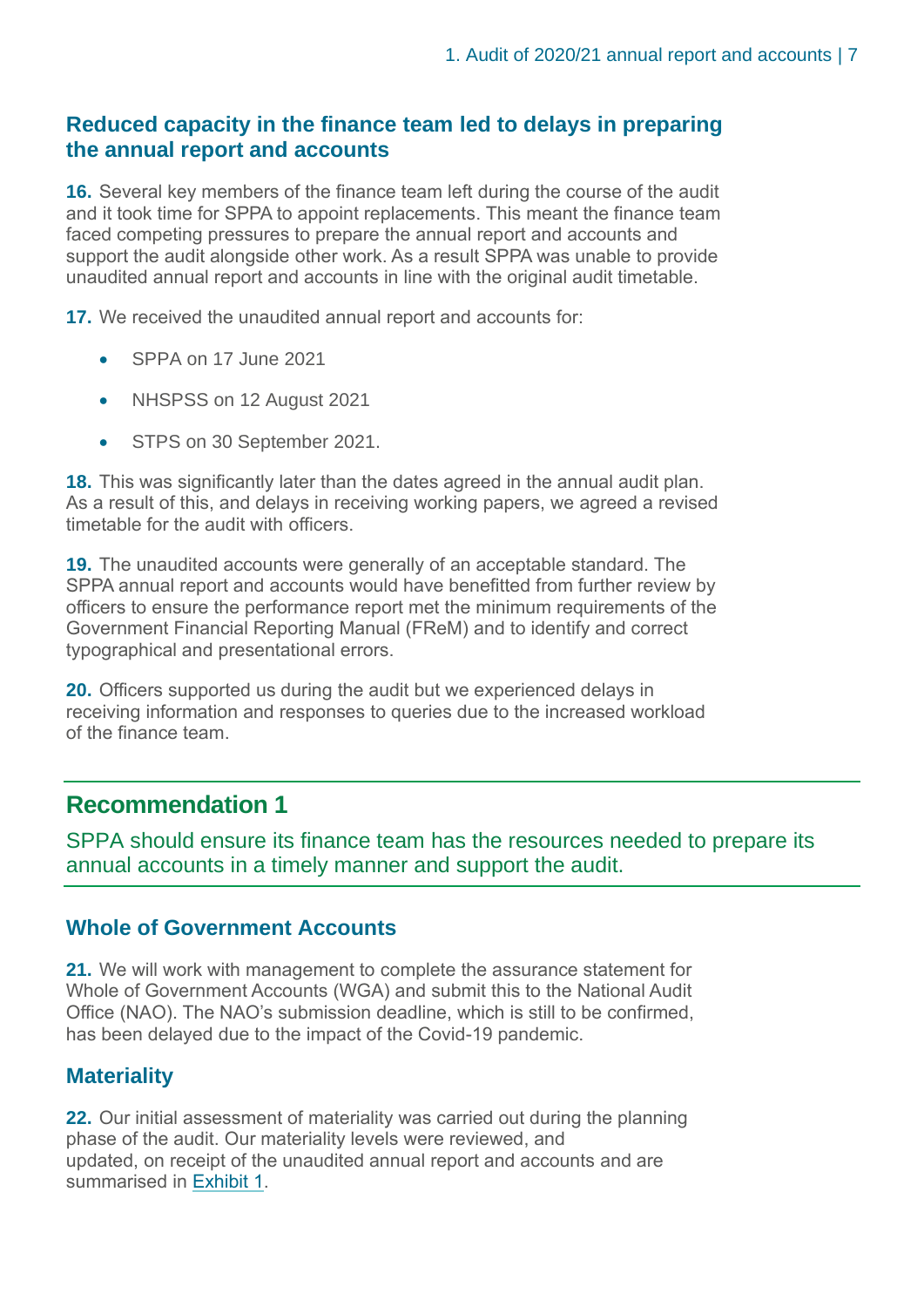### <span id="page-7-0"></span>**Exhibit 1 Materiality values**

| <b>SPPA Materiality level</b> | <b>Amount</b> |
|-------------------------------|---------------|
| <b>Overall materiality</b>    | £214,000      |
| Performance materiality       | £160,000      |
| <b>Reporting threshold</b>    | £11,000       |

### Source: Audit Scotland

| <b>NHSPSS Materiality level</b> | <b>Amount</b> |
|---------------------------------|---------------|
| <b>Overall materiality</b>      | £14.8 million |
| Performance materiality         | £11.1 million |
| Reporting threshold             | £250,000      |
|                                 |               |

### Source: Audit Scotland

| <b>STPS Materiality level</b> | <b>Amount</b> |
|-------------------------------|---------------|
| <b>Overall materiality</b>    | £11.6 million |
| Performance materiality       | £8.7 million  |
| Reporting threshold           | £250,000      |

Source: Audit Scotland

### **[Appendix 2](#page-27-0) identifies the main risks of material misstatement and our audit work to address these**

**23.** [Appendix 2](#page-27-0) provides our assessment of risks of material misstatement in the annual report and accounts and any wider audit dimension risks. These risks influence our overall audit strategy, the allocation of staff resources to the audit and indicate how the efforts of the audit team were directed. [Appendix 2](#page-27-0) also identifies the work we did to address these risks and our conclusions.

### **We have one significant finding to report on the annual report and accounts**

**24.** International Standard on Auditing (UK) 260 requires us to communicate significant findings from the audit to those charged with governance, including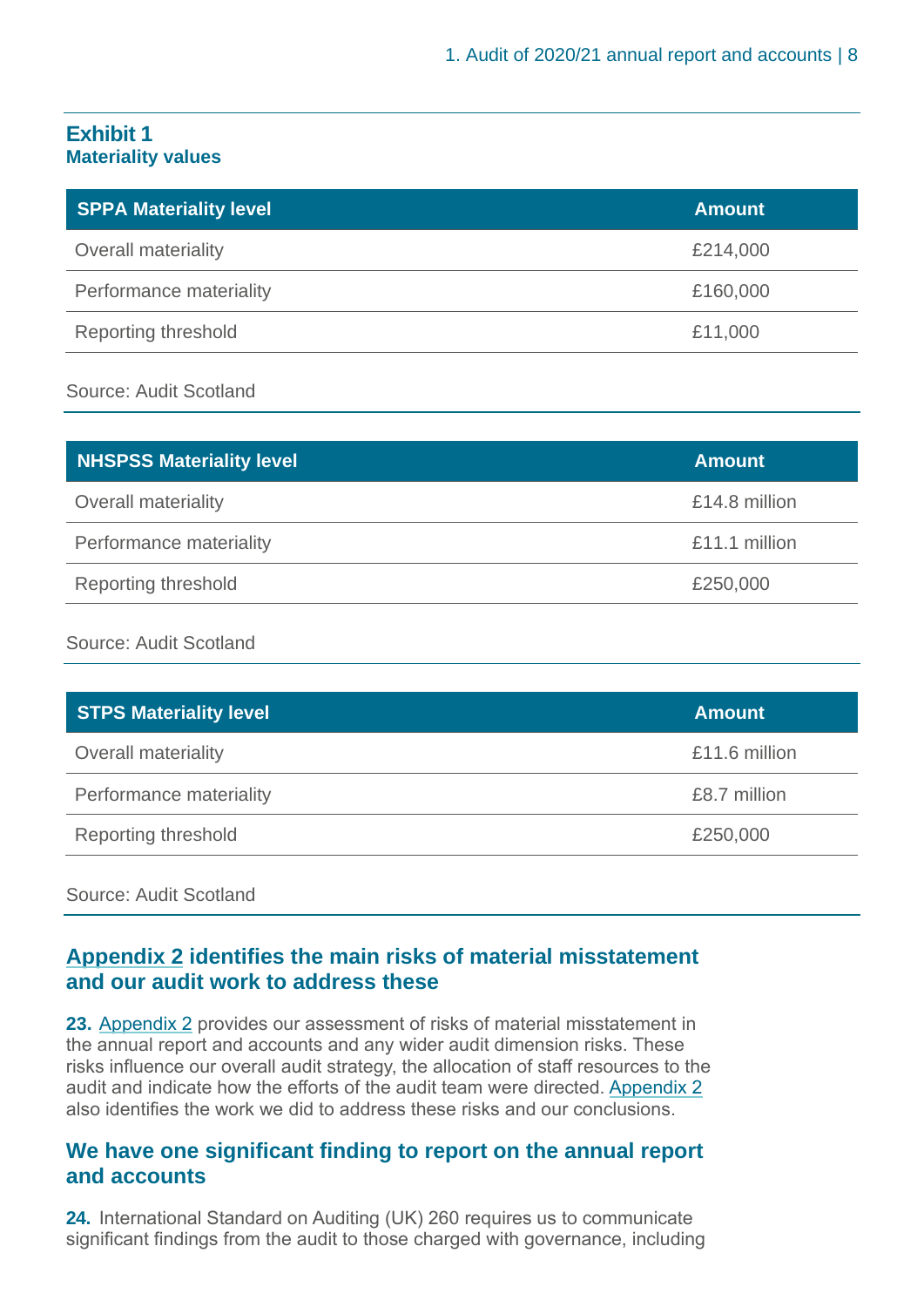<span id="page-8-0"></span>our view about the qualitative aspects of accounting practices. The significant findings are summarised in [Exhibit](#page-8-0) 2.

### **Exhibit 2**

### **Significant findings from the audit of financial statements**

| <b>Issue</b>                                                                                                                                                                                                                                                                                | <b>Resolution</b>                                                                                                              |  |
|---------------------------------------------------------------------------------------------------------------------------------------------------------------------------------------------------------------------------------------------------------------------------------------------|--------------------------------------------------------------------------------------------------------------------------------|--|
| 1. Actuarial roll forward methodology                                                                                                                                                                                                                                                       | GAD has confirmed that it is content that                                                                                      |  |
| The Government Actuary's Department (GAD)<br>undertakes actuarial valuations of the NHSPSS<br>and STPS and updates them on an annual basis<br>through an established roll forward methodology.<br>The latest full actuarial valuations are based on<br>membership data as at 31 March 2016. | the membership data used in the<br>valuation has not changed such that it<br>would materially affect the pension<br>liability. |  |
|                                                                                                                                                                                                                                                                                             | We commissioned an independent firm<br>of experts to review the work of GAD. It                                                |  |
| NHSPSS and STPS resource accounts have rolled<br>forward the 2016 data for a fifth year. The FReM                                                                                                                                                                                           | confirmed that the roll forward approach<br>is common and acceptable.                                                          |  |
| recommends a maximum of four years between<br>actuarial valuations. However, GAD held<br>discussions with both the NAO and HM Treasury<br>and agreed that the overriding requirement is for<br>pensions valuations to be materially correct.                                                | SPPA has confirmed that updated data<br>will be available in time for preparation<br>of the 2021/22 resource accounts.         |  |

### Source: Audit Scotland

### **There were no material misstatements arising from our audit**

**25.** We did not identify any material misstatements or any misstatements above our reporting threshold.

### **SPPA has made limited progress on prior year recommendations**

**26.** SPPA has made limited progress in implementing our prior year audit recommendations. For actions not yet implemented, revised responses and timescales have been agreed with management, and are set out in [Appendix 1.](#page-20-0)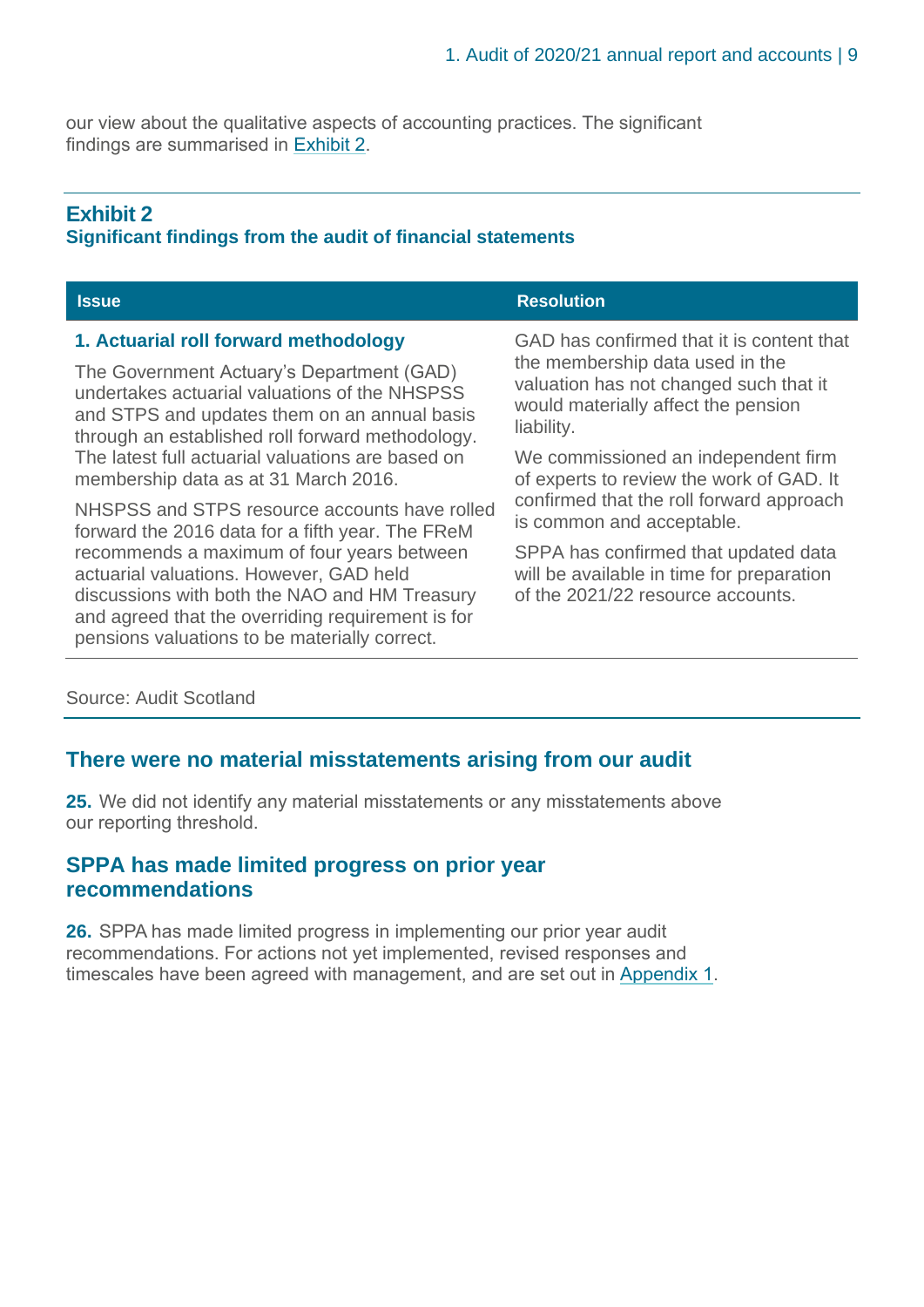## <span id="page-9-0"></span>**2. Financial management**

Financial management is about financial capacity, sound budgetary processes and whether the control environment and internal controls are operating effectively.

### **Main judgements**

SPPA, NHSPSS and STPS have appropriate in-year financial management arrangements and operated within budget in 2020/21.

Systems of internal control operated effectively in 2020/21 with scope for one key control to be strengthened.

### **SPPA operated within its revised budget in 2020/21**

**27.** The main financial objective for SPPA is to ensure that the financial outturn for the year is within the budget allocated by Scottish Ministers.

**28.** SPPA reported an outturn of £21.5 million against its overall budget of £24.7 million for 2020/21 with an underspend of £3.2 million. The resource underspend is mainly due to lower than expected staff costs due to a recruitment freeze and changes in ways of working during the Covid-19 pandemic.

**29.** The capital underspend is due to lower than anticipated spend on the replacement pensions platform project.

**30.** SPPA's financial performance against Departmental Expenditure Limits (DEL) is shown in [Exhibit](#page-9-1) 3.

### <span id="page-9-1"></span>**Exhibit 3 Performance against DEL in 2020/21**

| <b>Performance</b>  | <b>Initial budget</b> | <b>Final budget</b> | <b>Outturn</b> | Over/(under)<br>spend |
|---------------------|-----------------------|---------------------|----------------|-----------------------|
|                     | £m                    | Em                  | £m             | Em                    |
| <b>Resource DEL</b> | 22.0                  | 22.9                | 20.0           | (2.9)                 |
| <b>Capital DEL</b>  | 1.8                   | 1.8                 | 1.5            | (0.3)                 |
| <b>Total DEL</b>    | 23.8                  | 24.7                | 21.5           | (3.2)                 |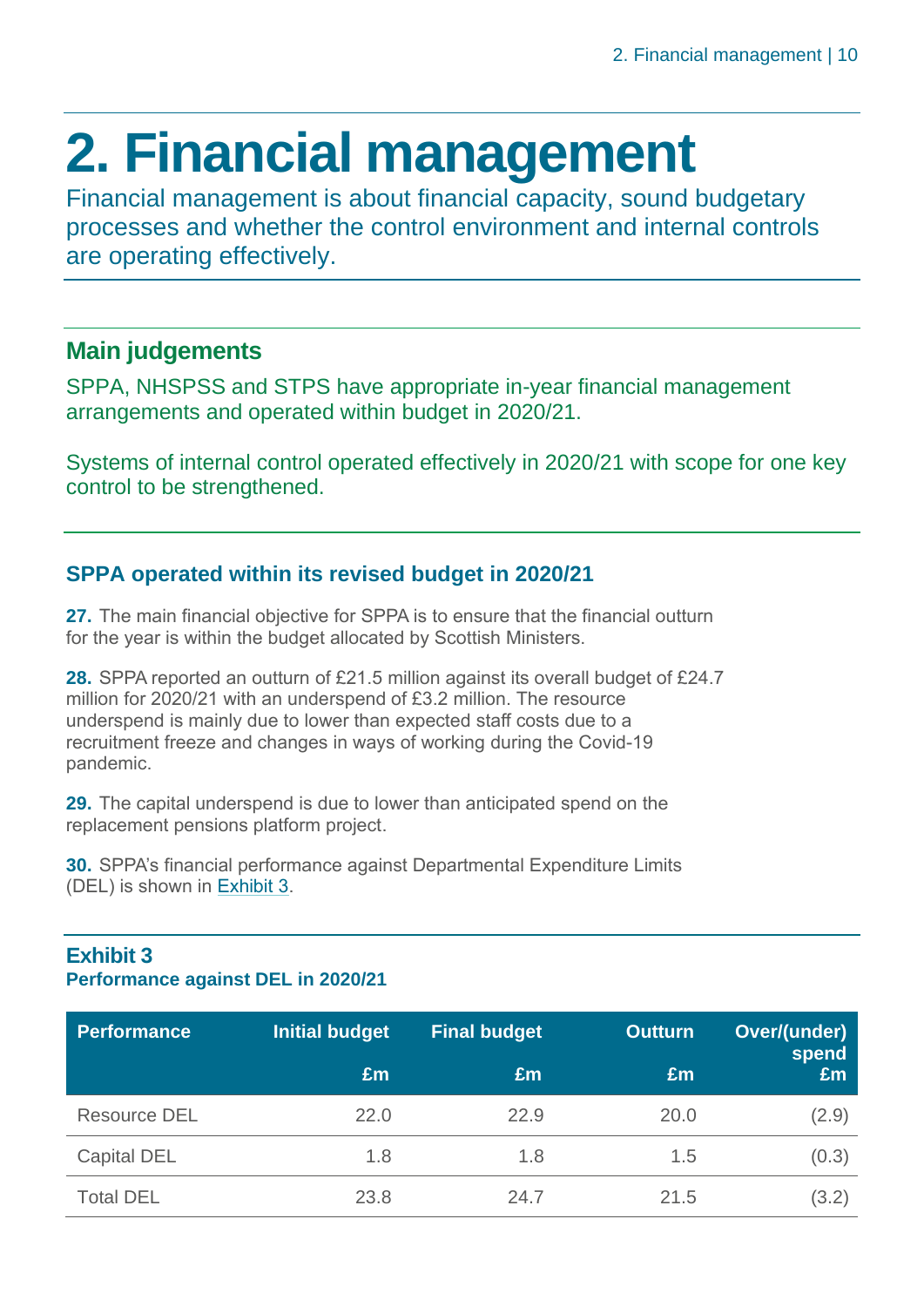Source: Scottish Budget: 2020-21, SPPA Annual Report and Accounts 2020-21

### **NHSPSS and STPS operated within their combined budget limit in 2020/21**

**31.** NHSPSS and STPS are funded by Scottish Government annual managed expenditure (AME). Funding covers the cost of pension payments to retired members. The main financial objective for NHSPSS and STPS is to ensure that the financial outturn for the year is within the budget allocated by Scottish Ministers.

**32.** NHSPSS and STPS's accrued resources are covered by one limit of £5,229.2 million. Total accrued resources were £5,185.9 million, which is within the overall budget limit. The small overspend of £1.1 million for NHSPSS was mainly due to a backdated pay award and actions taken by SPPA to address an issue, identified last year, with practitioner pension contribution under and over payments.

**33.** NHSPSS and STPS's financial performance against AME is shown in [Exhibit](#page-9-1) 4.

| <b>Performance</b> | <b>Initial budget</b> | <b>Final budget</b> | <b>Outturn</b> | Over/(under)<br>spend |
|--------------------|-----------------------|---------------------|----------------|-----------------------|
|                    | £m                    | Em                  | £m             | £m                    |
| <b>NHSPSS</b>      | 3,548.5               | 3,494.6             | 3,495.7        | 1.1                   |
| <b>STPS</b>        | 1,836.6               | 1,734.6             | 1,690.2        | (44.4)                |
| Total budget limit | 5,385.1               | 5,229.2             | 5,185.9        | (43.3)                |

### **Exhibit 4 Performance against AME in 2020/21**

Source: Scottish Budget: 2020-21, NHSPSS and STPS Annual Report and Accounts 2020-21

### **Budget processes were appropriate**

**34.** We reviewed SPPA's budget setting and monitoring arrangements. We confirmed that senior management and non-executive members receive regular and accurate information on SPPA's financial position and the financial position of NHSPSS and STPS.

**35.** SPPA prepares regular finance update reports for its Audit and Risk Committee and Management Advisory Board. These reports provide details of performance against budget for the current financial year and forecast the yearend financial position. The reports also highlight new and ongoing developments affecting SPPA and the pensions schemes' finances.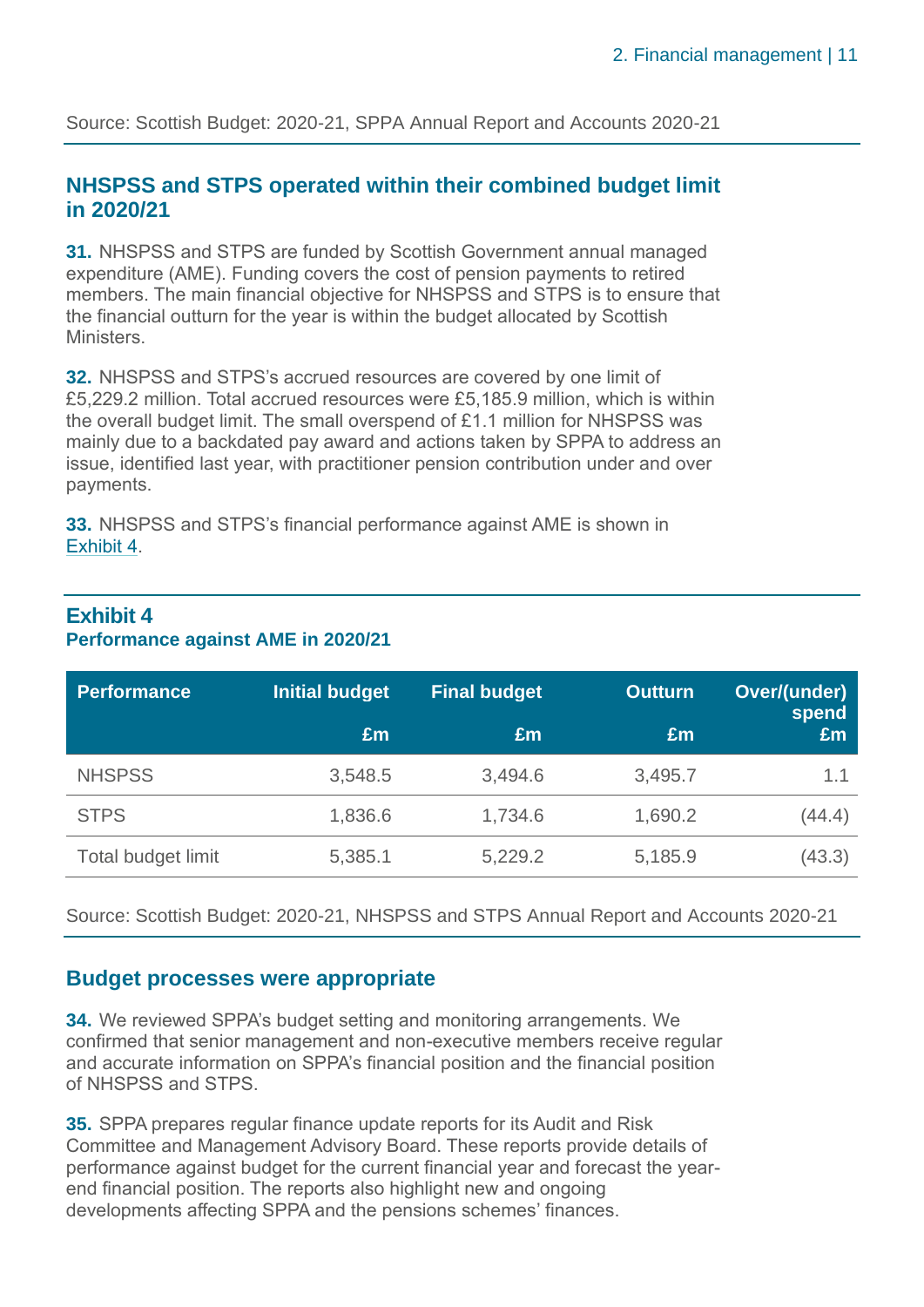### **Financial systems of internal control are operating effectively with scope for one key control to be strengthened**

**36.** As part of our audit we identify and inspect the key controls in those accounting systems which we regard as significant to produce the financial statements. Our objective is to gain assurance that SPPA, NHSPSS and STPS have systems of recording and processing transactions which provide a sound basis for the preparation of the annual accounts.

**37.** We reviewed controls within SPPA, NHSPSS and STPS's key financial systems and concluded that appropriate internal controls are in place and operating as expected. We did not identify any significant control weaknesses. We did, however, identify a key control for NHSPSS and STPS which could be strengthened.

**38.** The Altair system is used by SPPA to administer and pay NHSPSS and STPS pensions. Officers produce a range of reports to reconcile pensions administration and payroll data and identify errors.

**39.** SPPA do not retain evidence to confirm that differences in reconciliations between pensions administration and payroll data have been investigated. There is a risk that incorrect pension payments are not identified and resolved.

### **Recommendation 2**

SPPA should ensure checks on reconciliations are formally evidenced.

**40.** We identified this issue during the previous year's audit. The other two recommendations regarding control weaknesses from that year have been addressed.

### **Internal audit**

**41.** SPPA's internal audit function is carried out by the Scottish Government's Directorate for Internal Audit and Assurance. Audit Scotland carries out an annual review of internal audit. The 2020/21 review found that the standard of internal audit work had continued to improve and there were no areas of significant non-compliance with Public Sector Internal Audit Standards.

**42.** We reviewed SPPA's internal audit arrangements in terms of International Standard on Auditing (UK) 610 (Using the Work of Internal Auditors) to determine the extent to which we could use the work of internal audit. We did not place formal reliance on any areas of internal audit work but we considered internal audit report findings as part of our wider dimension audit work.

### **Standards of conduct and arrangements for the prevention and detection of fraud and error are appropriate**

**43.** SPPA is responsible for establishing arrangements for the prevention and detection of fraud, error and irregularities. It is also responsible for ensuring that its affairs are managed in accordance with proper standards of conduct by putting effective arrangements in place.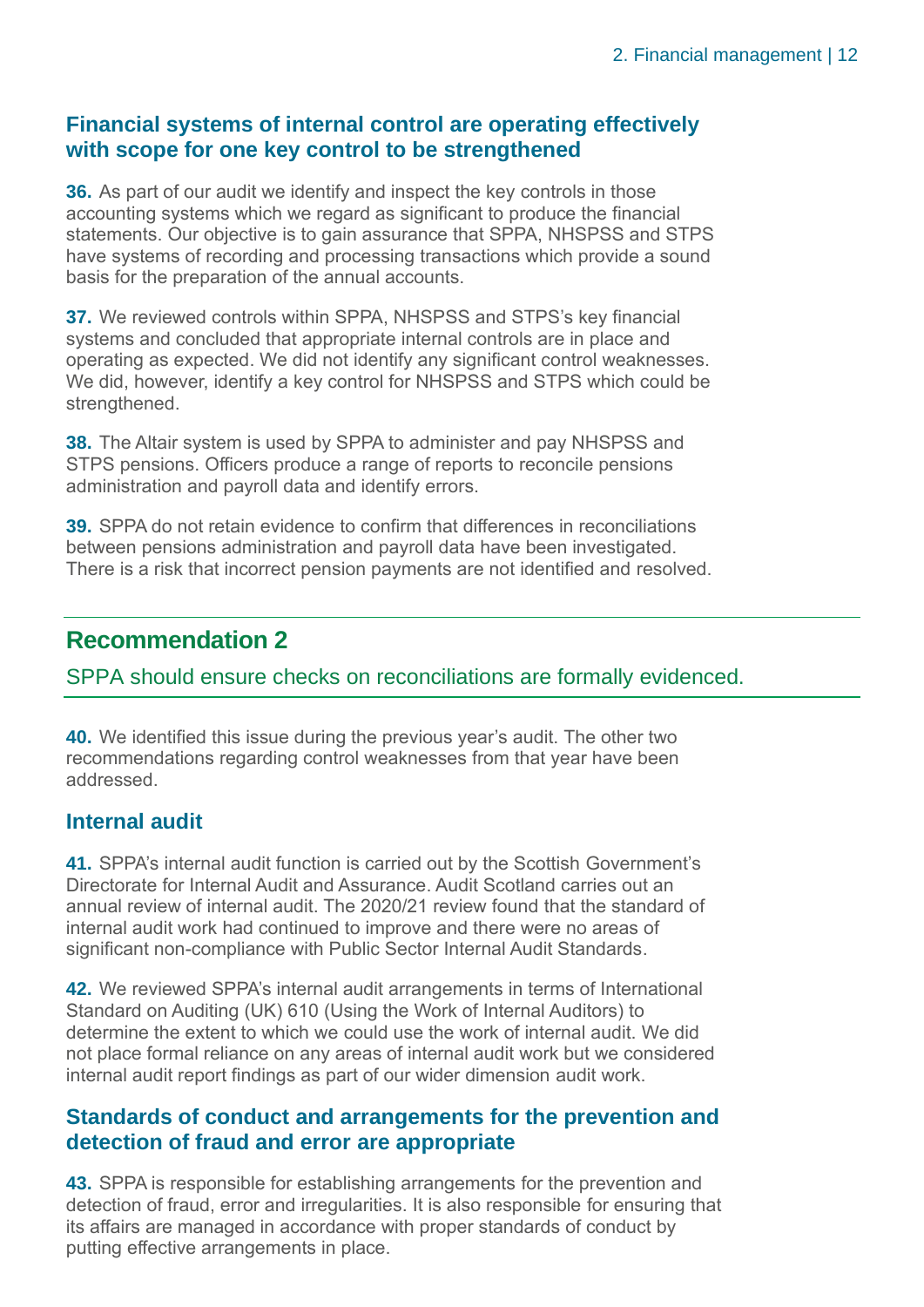**44.** We have reviewed the arrangements in place to maintain standards of conduct including the Framework Document and Civil Service and Members' Codes of Conduct. There are established procedures for preventing and detecting any breaches of these standards including any instances of corruption.

**45.** We found areas where SPPA could strengthen its fraud arrangements. This includes updating its fraud policy to take account of increased home working and more regular reporting to the Audit and Risk Committee. Overall we found that SPPA has appropriate arrangements in place for the prevention and detection of fraud, error and irregularities.

### **SPPA is working to strengthen its cyber security arrangements**

**46.** Public bodies should have good provisions for managing data and monitoring information security. They should also have demonstrable capacity and capability to respond to increasing risks to cyber security. Threats are increasing as organisations deliver more service online.

**47.** We reviewed SPPA's cyber security arrangements and found that it had measures in place to mitigate the risk of cyber fraud.

**48.** The Central Scottish Government IT Teams (iTECS) assessed the vulnerability of the SPPA servers in March 2021 and recommended actions to reduce the risk of systems being compromised. SPPA is working with the Scottish Government to implement these measures.

**49.** SPPA is taking a range of other actions to control and reduce cyber security risks. These are captured in a detailed cyber resilience action plan. This includes actions to improve staff awareness of cyber risks and to ensure digital public services are secure and cyber resilient.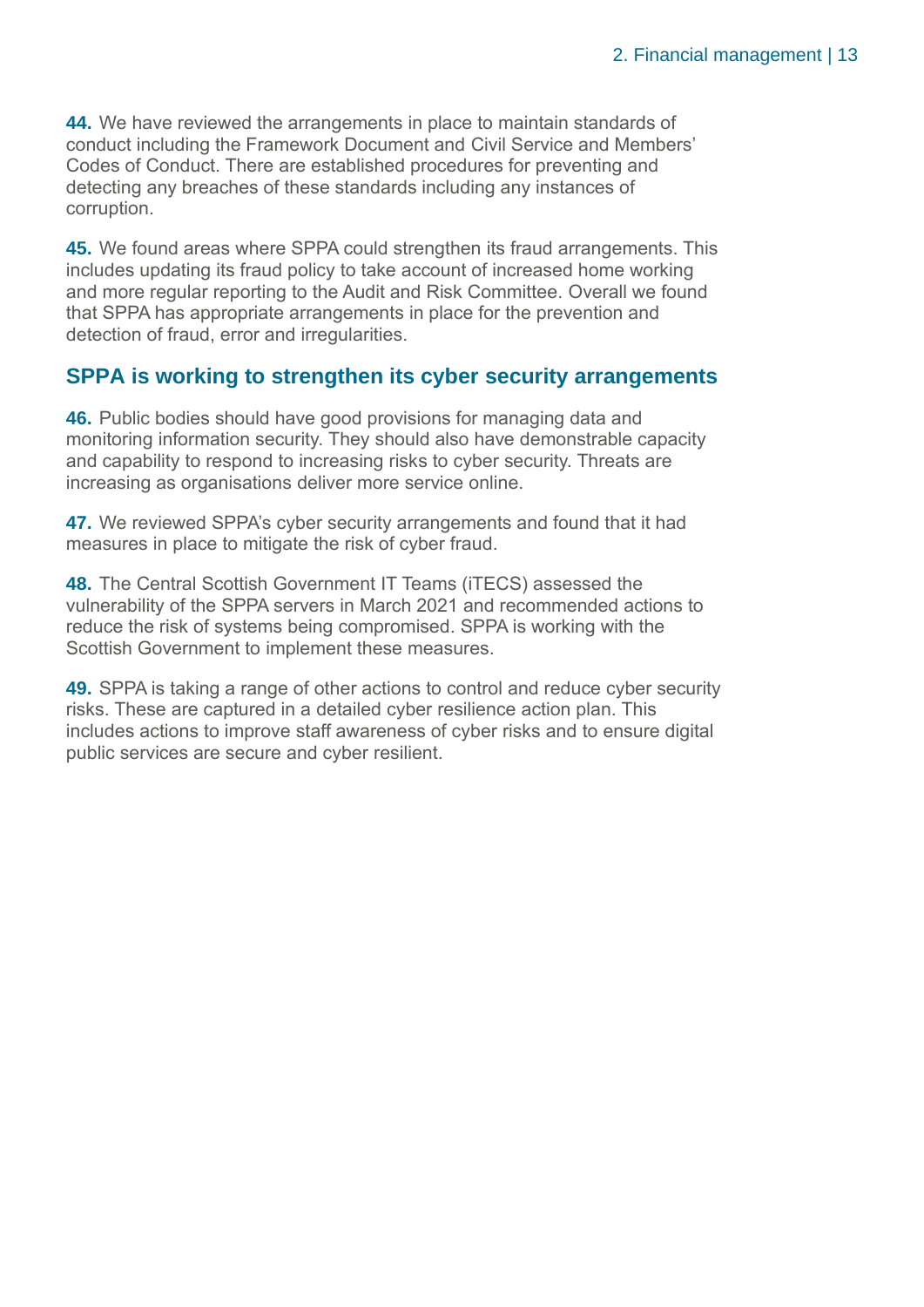## <span id="page-13-0"></span>**3. Financial sustainability**

Financial Sustainability looks forward to the medium and long term to consider whether a body is planning effectively to continue to deliver its services

### **Main judgements**

SPPA needs to demonstrate how it will manage its longer term finances.

SPPA should develop workforce planning to ensure it is adequately organised and resourced.

### **SPPA needs to demonstrate how it will manage its longer term finances**

**50.** The Scottish Government has highlighted the importance of financial sustainability and requires the bodies it funds to demonstrate how they will manage their finances in the longer term. SPPA prepares five-year revenue and capital budgets on a rolling basis. These highlight the challenging financial position it faces.

**51.** We have reported in previous years that SPPA's strategic plan outlines the requirement for SPPA to achieve an annual balanced financial position but does not include any financial forecasts. This continues to be the case. SPPA's strategic plans and five-year budgets do not set out the actions SPPA is taking to ensure its finances are sustainable.

### **Recommendation 3**

SPPA should work to develop a longer term financial strategy to demonstrate how it will manage its finances.

### **We are satisfied that NHSPSS and STPS both continue to be a going concern**

**52.** The 2020/21 annual report and accounts shows that:

- NHSPSS has net liabilities of £86.8 billion, an increase of £10.3 billion
- STPS has net liabilities of £48.2 billion, an increase of £4.7 billion.

**53.** NHSPSS and STPS are unfunded pension schemes, with funding for pension payments provided by the Scottish Government as they fall due. Pension liabilities can change significantly, year to year, due to changes in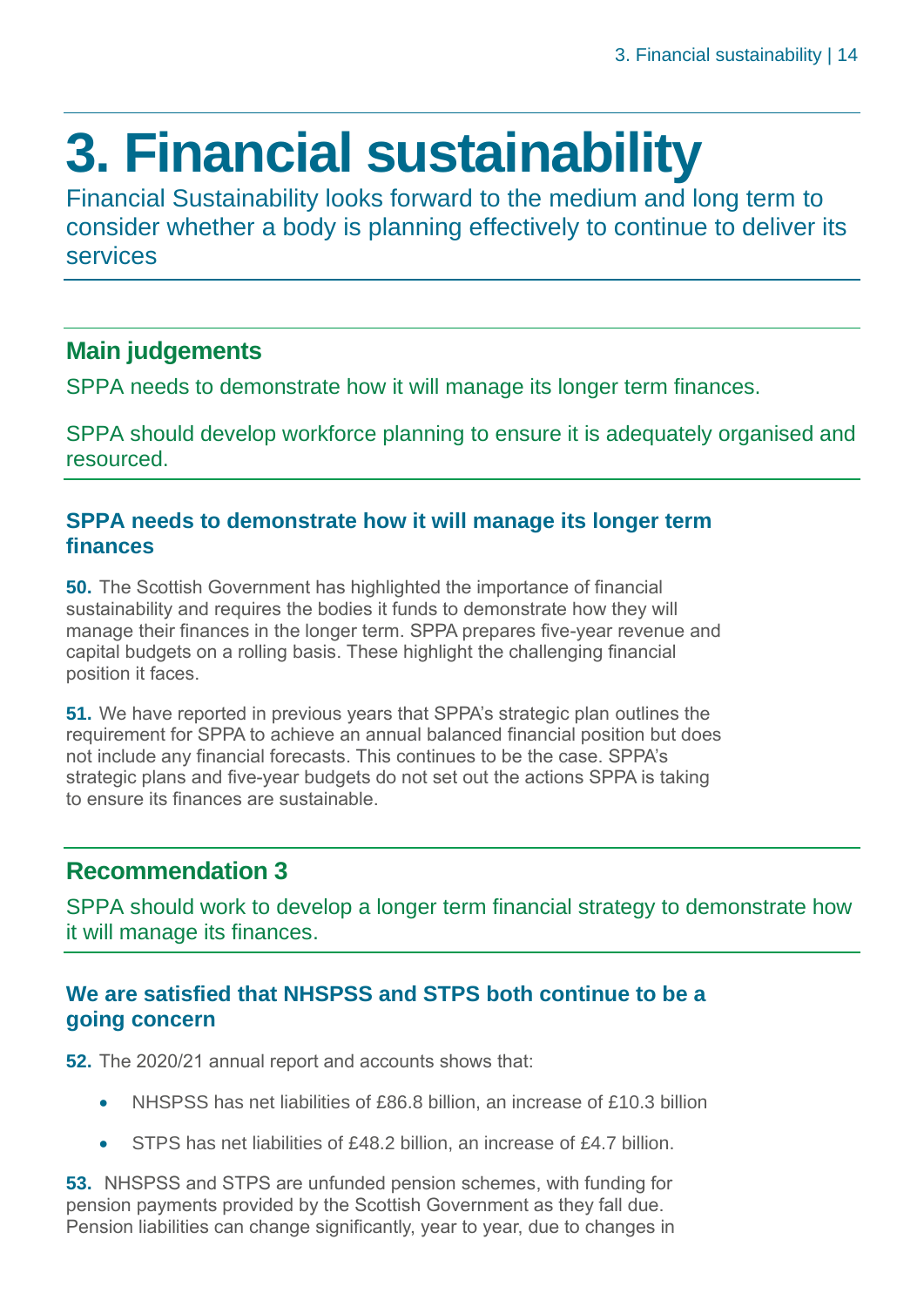actuarial assumptions. This means SPPA is not able to plan the schemes finances beyond one year.

**54.** SPPA, as the scheme manager of NHSPSS and STPS, has concluded in the annual accounts that it is appropriate that the accounts of both schemes are prepared on a going concern basis. We are satisfied with the scheme manager's view on the basis that funding to meet pension payments is made available from the Scottish Government's annual managed budget.

### **SPPA should develop workforce planning**

**55.** Last year we reported that SPPA should develop a workforce plan with a focus on ensuring it is adequately resourced and organised to carry out its core functions and achieve planned efficiencies. Since then SPPA has experienced significant staff turnover and has found it difficult to fill vacant roles due to a recruitment freeze and the competitive labour market.

**56.** In part one of this report we highlighted the impact vacancies in the finance team has had on the preparation and audit of the annual report and accounts. We are also aware of resource gaps in other business areas and there is a risk that SPPA does not have the resilient workforce it needs to ensure it meets business and customer needs.

**57.** SPPA has implemented a Target Operating Model. This process looked at the structures, skills and capacity needed to deliver services. It resulted in changes in how services are resourced and organised. SPPA acknowledges that the organisational structure created by the TOM has created limitations including a lack of flexibility.

**58.** SPPA has prepared a timeline for resource planning which covers the short, medium (six to 18 months) and long term (beyond 18 months). In the short term it is working to fill business critical vacancies, provide managers with workforce planning training and establish a reporting framework for identifying resourcing gaps. Development of more strategic workforce planning is a longer term action.

### **Recommendation 4**

SPPA should develop a workforce plan focused on ensuring that it is adequately resourced and organised to carry out its core functions and achieve planned efficiencies.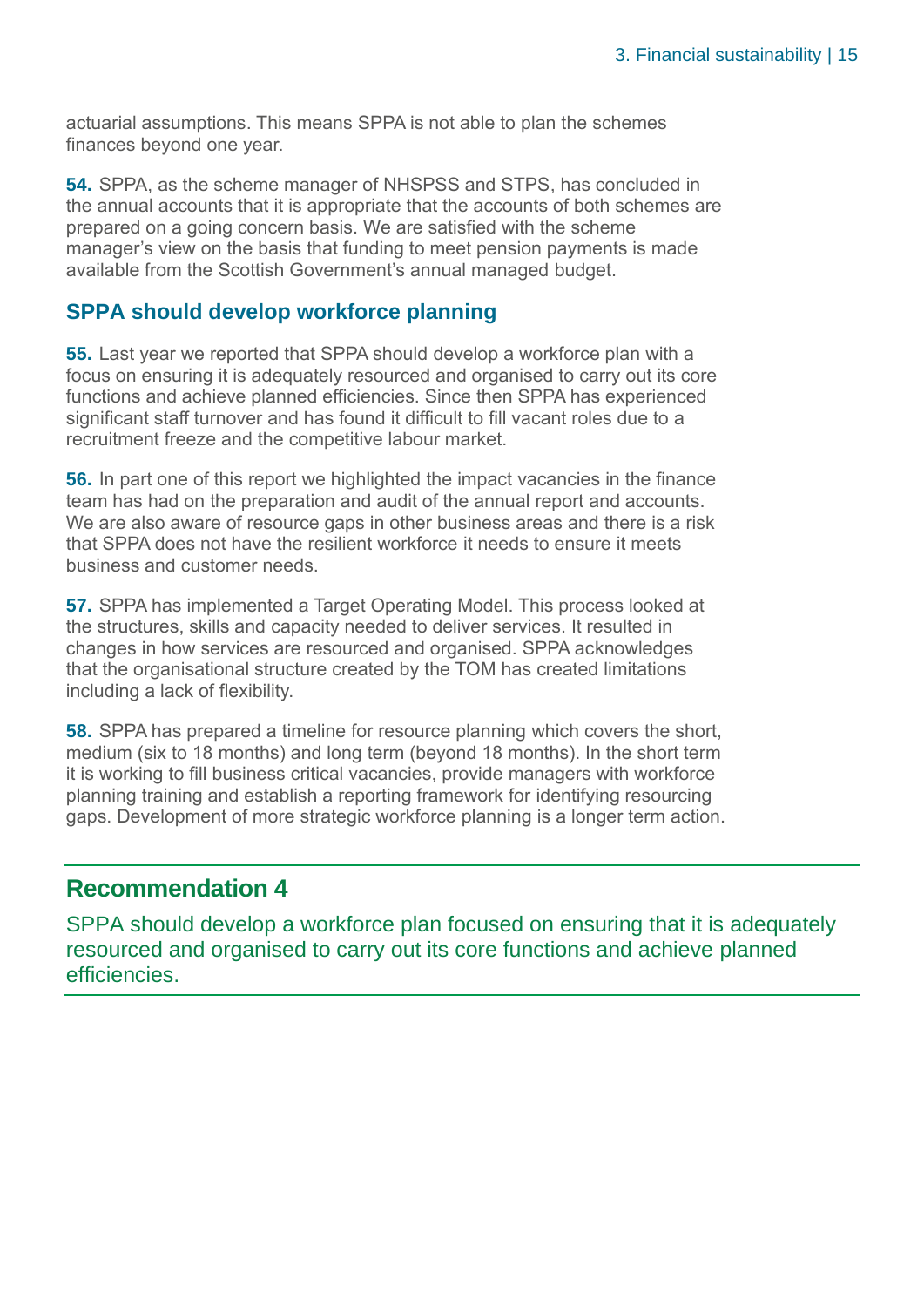## <span id="page-15-0"></span>**4. Governance and**

### **transparency**

The effectiveness of scrutiny and oversight, and transparent reporting of information

### **Main judgements**

Overall governance arrangements for SPPA, NHSPSS and STPS are adequate but could be strengthened.

### **SPPA, NHSPSS and STPS could strengthen their governance arrangements**

**59.** The corporate governance framework within SPPA is centred around the Management Advisory Board (MAB). The MAB is the main forum for discussing strategic priorities and ensuring effective governance. Its responsibility is to support the accountable officer. It does not have a formal decision making or scrutiny role.

**60.** The MAB is supported by the Audit and Risk Committee. The ARC's responsibility includes reviewing risk management, internal and external audit outputs and monitoring budgets, as well as discussing key business decisions.

**61.** NHSPSS and STPS are supported by pension boards and scheme advisory boards introduced under the Public Service Pensions Act 2013. The pension boards are responsible for assisting SPPA, the scheme manager, with the operational management of the schemes.

**62.** The purpose of the scheme advisory board is to provide advice on the desirability of changes to scheme design and the implication of other policy issues.

**63.** These arrangements provide an adequate framework for scrutiny and oversight of SPPA, NHSPSS and STPS.

**64.** The ARC and MAB carried out self-assessments of their operation and effectiveness during 2020/21. These exercises identified several improvement actions for the ARC and MAB which SPPA is taking action to address.

**65.** Internal audit completed a review of SPPA corporate governance in September 2021. It considered the robustness and effectiveness of key governance arrangements, processes and procedures at SPPA. This included reviewing the operation of the pension boards.

**66.** Internal audit found areas where SPPA's governance structure could be strengthened. Its recommendations include: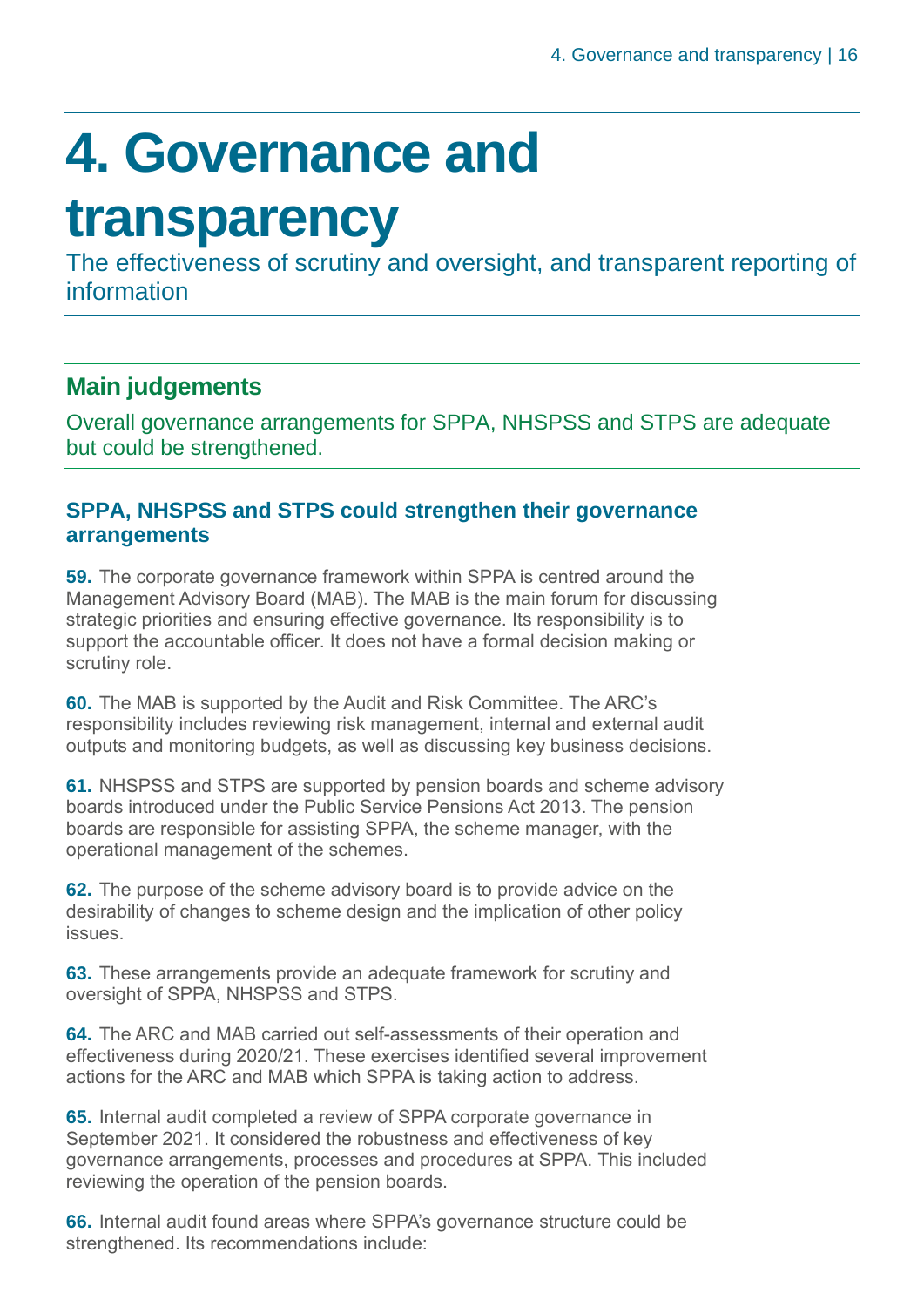- SPPA should review whether it has sufficient controls in place to ensure NHSPSS and STPS fully comply with the regularity requirements of the Pensions Regulator
- SPPA should prepare a plan for how it will meet key governance document deadlines, such as the business plan, strategic plan and certificates of assurance
- SPPA should ensure there is senior Scottish Government representation at MAB and ARC meetings
- SPPA should review MAB membership terms to ensure it retains members with significant corporate knowledge and expertise during a time of significant operational change
- SPPA should consider facilitating self-assessments of all pension boards.

**67.** SPPA has agreed actions to address internal audit's recommendations.

### **The performance report met the statutory requirements**

**68.** In addition to the opinion on SPPA's performance report covered in Part 1 of our Annual Audit Report, we also consider the qualitative aspects of SPPA's performance reporting.

**69.** The performance report should provide information on SPPA's main objectives and the principal risks faced. It should provide a fair, balanced and understandable analysis of SPPA's performance as well as helping stakeholders understand the financial statements.

**70.** SPPA used the dispensation in the 2020/21 Financial Reporting Manual (FReM) for reduced reporting. The performance report meets the minimum requirements of the FReM but there is scope for SPPA to provide a clearer picture of how it has applied funds and what it has achieved.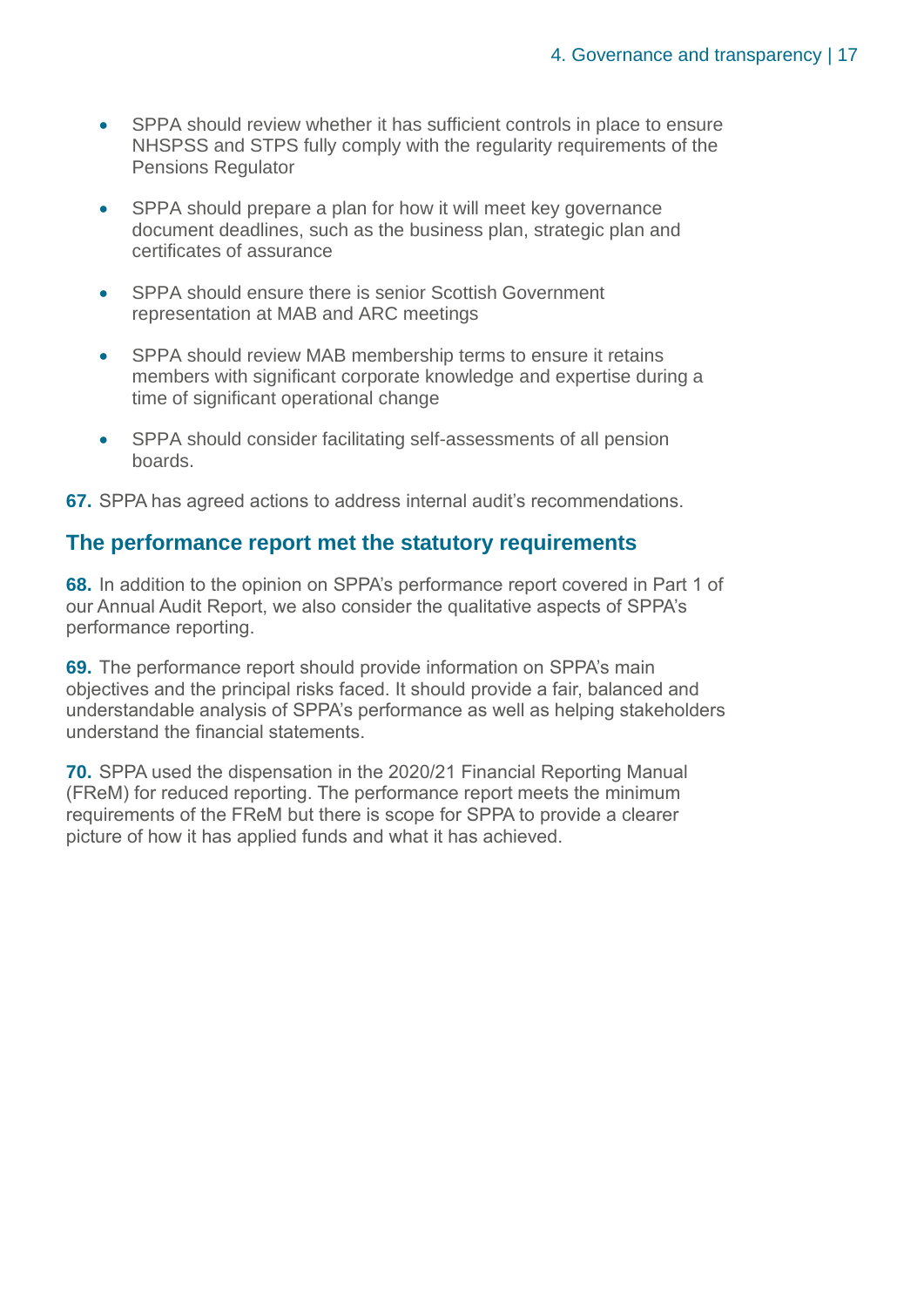## <span id="page-17-0"></span>**5. Value for money**

Using resources effectively and continually improving services

### **Main judgements**

SPPA has implemented a temporary senior management structure due to the departure of its Chief Executive and other senior officers. SPPA needs to ensure it has the leadership required to implement strategic projects, respond to change and challenge and demonstrate Best Value.

SPPA has extended the timetable for implementing its pension platform programme.

### **SPPA has had two interim chief executives since November 2020**

**71.** The Chief Executive left SPPA on secondment in November 2020 and SPPA appointed an Interim Chief Executive. The Interim Chief Executive put in place a temporary senior leadership team structure with six departments, each led by a head of delivery reporting to the Interim Chief Executive. Due to senior officer departures only three of these posts are filled on a permanent basis.

**72.** The Interim Chief Executive left SPPA in April 2021 and was replaced by another interim appointment. SPPA is in the process of recruiting a permanent Chief Executive.

**73.** We have previously reported the impact changes in leadership and management had on the failure of SPPA's PS Pension project. This highlights the importance of SPPA ensuring it has clear and effective leadership as it seeks to implement strategic projects, including the replacement pensions platform, and respond to change and challenge.

**74.** [Ministerial guidance to Accountable Officers](https://www.gov.scot/publications/best-value-public-services-guidance-accountable-officers/) for public bodies and the [Scottish Public Finance Manual](https://www.gov.scot/publications/scottish-public-finance-manual/best-value/best-value/) (SPFM) sets out the accountable officer's duty to ensure that arrangements are in place to secure Best Value. The guidance sets out the key characteristics of Best Value and the requirement to have a systematic approach to self-evaluation and continuous improvement.

**75.** SPPA has set out to embed Best Value principles in its planning, governance and decision-making arrangements. A key responsibility of the new Chief Executive will be to take this forward and demonstrate how SPPA secures Best Value.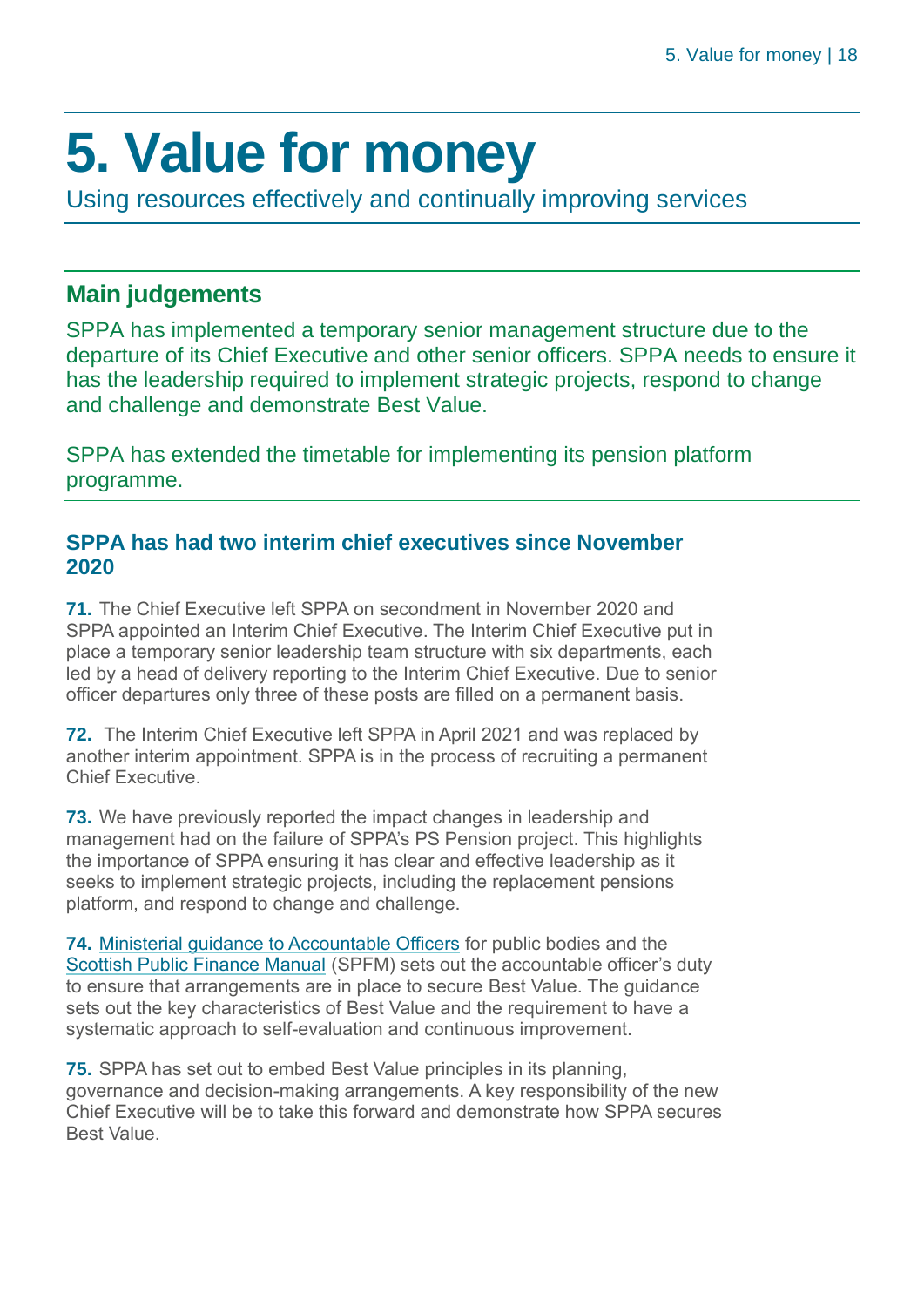### **Recommendation 5**

SPPA should ensure it has the stability of leadership required to implement strategic projects, respond to change and challenge and demonstrate Best Value.

### **SPPA has extended the timetable for implementing its pension platform programme**

**76.** SPPA started its pension platform programme in June 2020. The project aims to deliver a comprehensive digital solution for pensions and payroll administration to improve business efficiency and service quality and make longer term financial savings.

**77.** SPPA originally planned to award the contract for the new system in December 2021, subject to the approval of the business case in January 2021. It paused the procurement process in November 2020 to allow more time to consider procurement options and its requirements from the new platform.

**78.** SPPA negotiated a contract extension with its current supplier to ensure there is sufficient time to complete the procurement and transfer to the new platform.

**79.** In May 2021, SPPA agreed to separate the transformation and procurement elements of the programme. The latest programme update was presented to the MAB in November 2021. This confirms the business case for the procurement received ministerial approval and a revised procurement timetable has been agreed. SPPA now plans make a contract award in July 2022.

**80.** The transformation strand of the programme is less developed, with SPPA in the process of recruiting a transformation director. SPPA has also contacted the Scottish Government Digital Transformation Services to see what support it can provide. SPPA acknowledges that it must make significant progress with transformation activity before the contract is awarded in July 2022.

**81.** SPPA presents regular updates on the pension platform programme to the MAB and ARC. It uses a RAG (red, amber, green) status to update MAB and ARC members on the progress of the various elements of the programme. This provides a useful snapshot of the progress of the programme.

### **Recommendation 6**

SPPA should build on work underway to ensure it successfully completes all aspects of its pension platform programme.

### **NHSPSS and STPS rectified the issue with the accuracy of the 2020 annual benefits statements but again failed to meet the Pensions Regulator's requirements**

**82.** SPPA has responsibility for issuing annual benefits statements to members. The deadline for this is 31 August each year. SPPA was made aware, following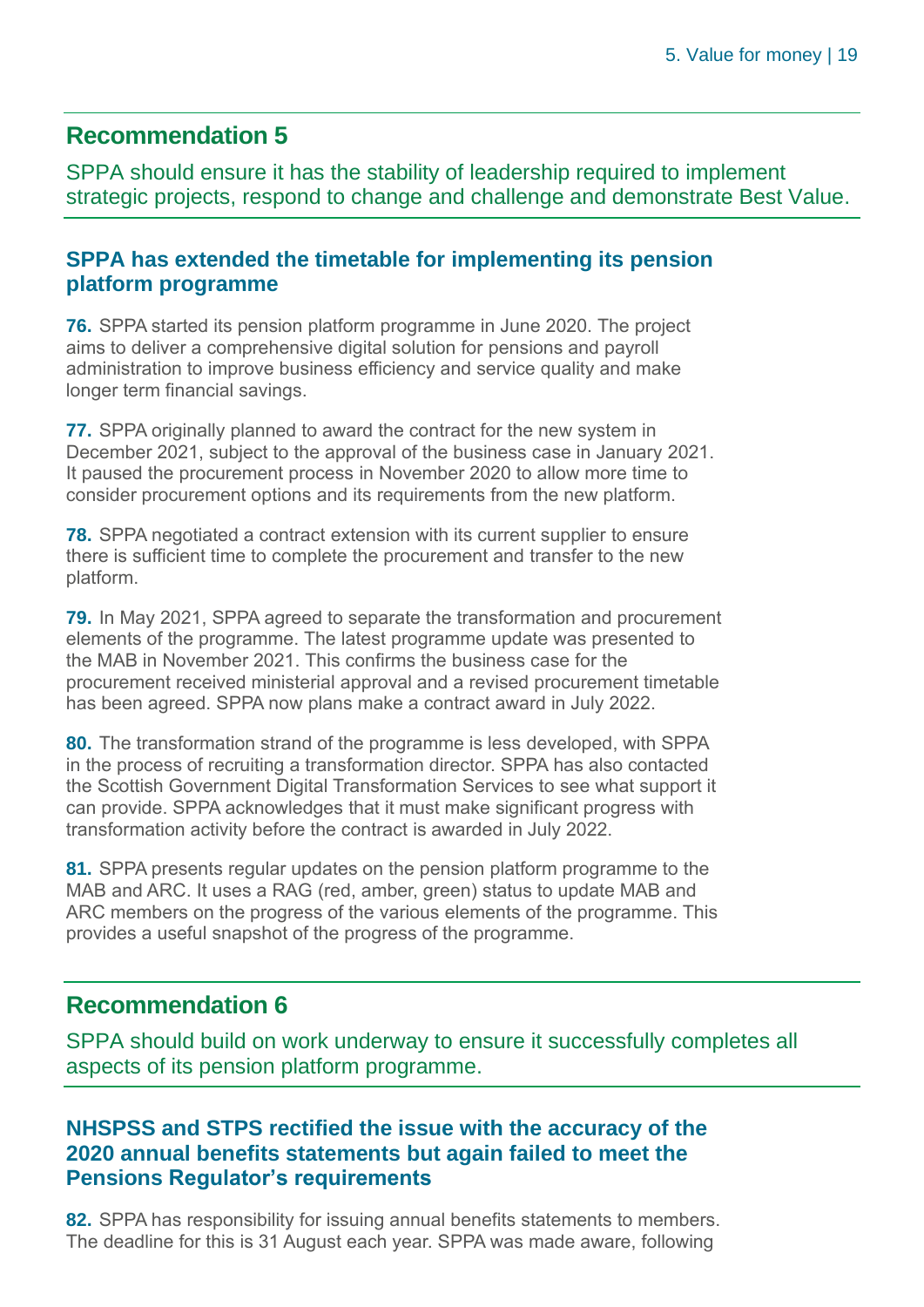customer enquiries, that the 2020 NHSPSS and STPS members statements contained an unacceptable number of errors. It put a plan in place to correct and reissue them by the end of November 2020.

**83.** SPPA investigated the cause of the errors and reported its findings to the ARC. SPPA identified that insufficient planning and quality assurance were the main cause of the issue. The Pensions Regulator accepted SPPA's revised plans and SPPA corrected and reissued the vast majority of statements by the end of 2020.

**84.** SPPA did not meet the end of August deadline for issuing all 2021 annual benefits statements to members, with 98% issued for NHSPSS and 95% for STPS. It has therefore self-reported itself to the Pensions Regulator. SPPA wrote to all eligible members who did not receive a statement and will inform them as and when their statement become available to access.

### **National performance audit reports**

**85.** Audit Scotland carries out a national performance audit programme on behalf of the Accounts Commission and the Auditor General for Scotland. In 2020/21 a number of reports were published which may be of direct interest to SPPA, NHSPSS and STPS. These are outlined in [Appendix 3](#page-31-0).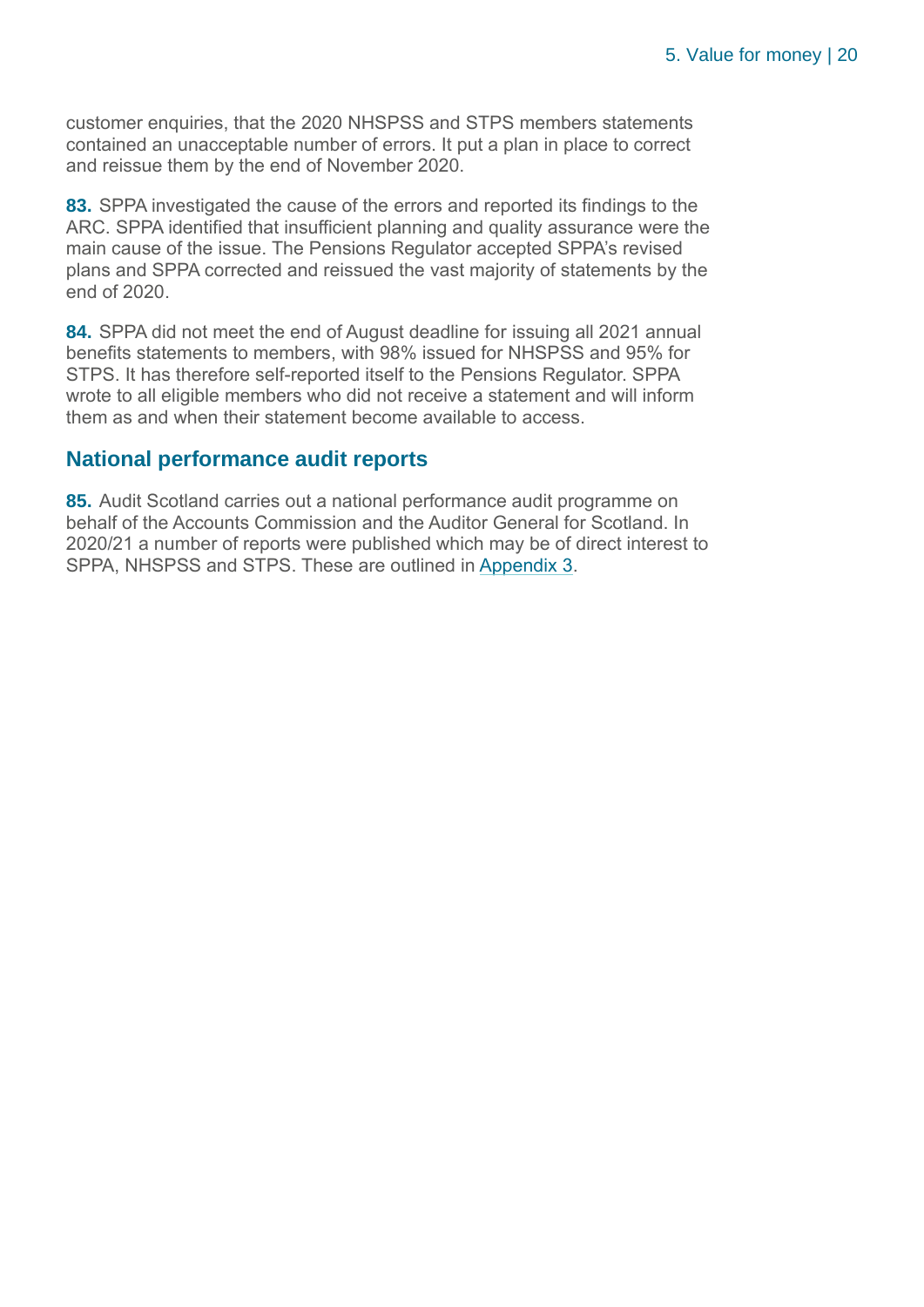## <span id="page-20-0"></span>**Appendix 1. Action plan 2020/21**

### **2020/21 recommendations**

between pensions

| <b>Issue/risk</b>                                                                                                                                                                                                                                                                                                                                                                                                                                                                                                                                                                                    | <b>Recommendation</b>                                                                                                                                                       | <b>Agreed management</b><br>action/timing                                                                                                                                                                                                                                                                                                                                                                                                                                                                                                                                                                                    |
|------------------------------------------------------------------------------------------------------------------------------------------------------------------------------------------------------------------------------------------------------------------------------------------------------------------------------------------------------------------------------------------------------------------------------------------------------------------------------------------------------------------------------------------------------------------------------------------------------|-----------------------------------------------------------------------------------------------------------------------------------------------------------------------------|------------------------------------------------------------------------------------------------------------------------------------------------------------------------------------------------------------------------------------------------------------------------------------------------------------------------------------------------------------------------------------------------------------------------------------------------------------------------------------------------------------------------------------------------------------------------------------------------------------------------------|
| 1. Finance team capacity<br>Several key members of the<br>finance team left during the<br>course of the audit and it took<br>time for SPPA to appoint<br>replacements. This meant the<br>finance team faced<br>competing pressures to<br>prepare the annual report and<br>accounts and support the<br>audit alongside other work.<br>As a result SPPA was unable<br>to provide unaudited annual<br>report and accounts in line<br>with the original audit<br>timetable.<br>Risk - The finance team does<br>not have sufficient resources<br>to prepare the annual<br>accounts and working<br>papers. | SPPA should ensure its<br>finance team has the<br>resources needed to prepare<br>its annual accounts in a<br>timely manner and support<br>the audit.<br>Paragraphs 16 to 20 | Accepted.<br>As mitigation to the reduced<br>staffing, the team has<br>developed more robust<br>processes (supported by<br>clear guidance notes),<br>covering both the financial<br>statements and the required<br>narrative sections of the<br>annual report and<br>governance statement.<br>Due to the recruitment<br>challenges experienced,<br>additional training is planned<br>to address identified areas of<br>weakness and more robust<br>planning is being developed<br>for the 2021-22 reports.<br>Training and planning to be<br>completed by 28 February<br>2022.<br>(Head of Finance,<br>Procurement and Risk) |
| 2. Review of reconciliations<br>The Altair system is used by<br>SPPA to administer and pay<br><b>NHSPSS and STPS</b><br>pensions. Officers produce a<br>range of reports to reconcile<br>pensions administration and<br>payroll data and identify<br>errors. SPPA do not retain<br>evidence to confirm that<br>differences in reconciliations                                                                                                                                                                                                                                                        | SPPA should ensure checks<br>on reconciliations are formally<br>evidenced.<br>Paragraph 38 to 39                                                                            | Accepted.<br>Reconciliations will be<br>evidenced with officers'<br>initials and date of<br>reconciliation.<br>To be implemented by 30<br>January 2022.<br>(Head of Customer Services)                                                                                                                                                                                                                                                                                                                                                                                                                                       |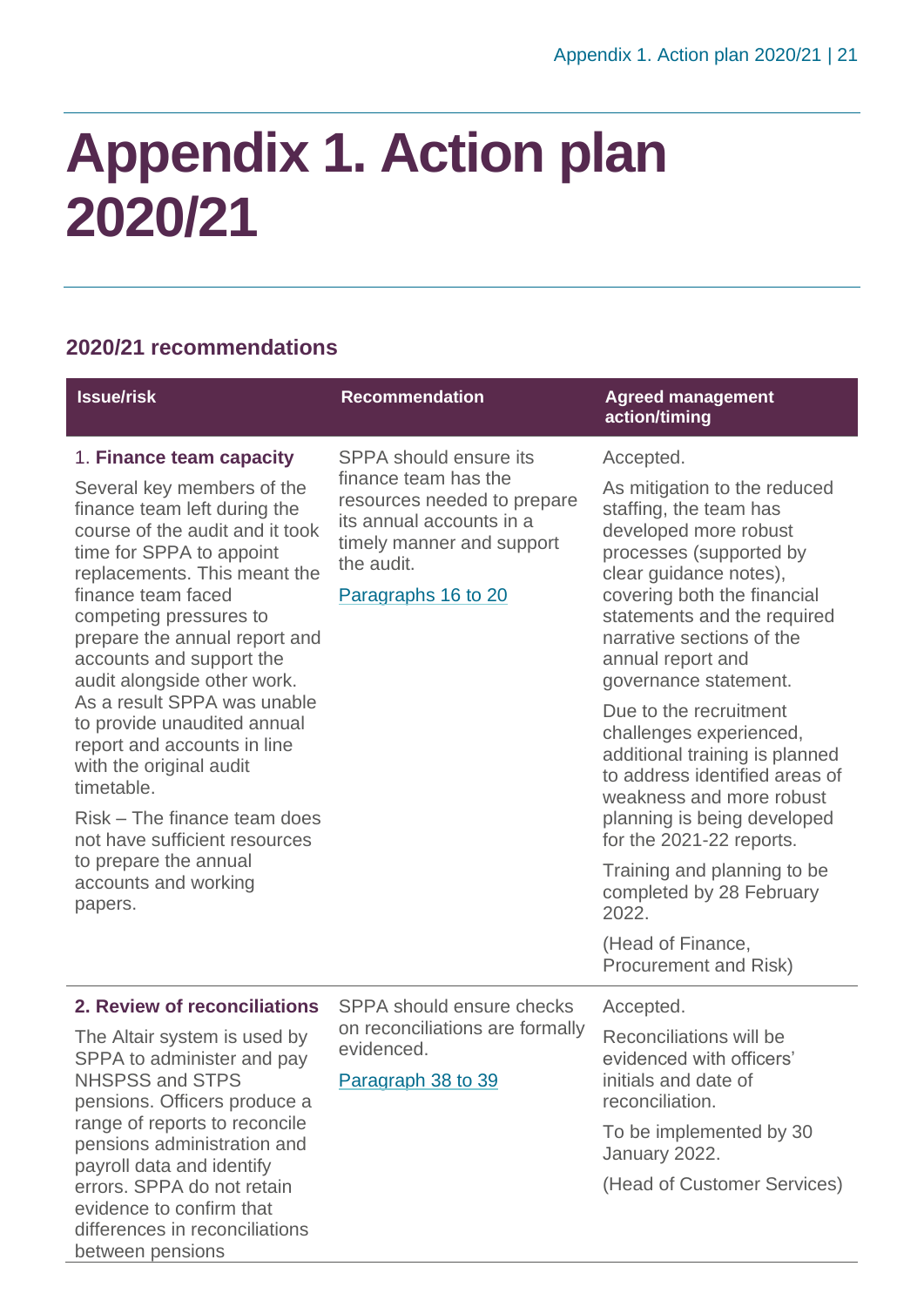**Issue/risk Recommendation Agreed management action/timing**

administration and payroll data have been investigated.

Risk – Incorrect pension payments are not identified and resolved.

### **3. Financial sustainability**

We have reported in previous years that SPPA's strategic plan outlines the requirement for SPPA to achieve an annual balanced financial position but does not include any financial forecasts. This continues to be the case. SPPA's strategic plans and five-year budgets do not set out the actions SPPA is taking to ensure its finances are sustainable.

Risk – SPPA cannot demonstrate how it will manage its finances in the longer term.

#### **4. Workforce planning**

Last year we reported that SPPA should develop a workforce plan with a focus on ensuring it is adequately resourced and organised to carry out its core functions and achieve planned efficiencies. Since then SPPA has experienced significant staff turnover and has found it difficult to fill vacant roles due to a recruitment freeze and the competitive labour market.

SPPA has prepared a timeline for resource planning which covers the short, medium (six to 18 months) and long term (beyond 18 months). Development of strategic workforce planning is a longer term action.

SPPA should work to develop a longer term financial strategy to demonstrate how it will manage its finances.

### Paragraph 50 and 51

SPPA should develop a workforce plan focused on ensuring that it is adequately resourced and organised to carry out its core functions

and achieve planned

Paragraphs 55 to 58

efficiencies.

Accepted.

SPPA has prepared and submitted a 5 year financial forecast in support of the Scottish Government's resource spending review for 2022-23 to 2026-27.

This will form the basis of medium term  $(2 - 5$  year) strategic and short term (annual) business planning.

A medium-term Strategic Plan will be prepared by 30 August 2022.

(Chief Executive Officer)

#### Accepted.

SPPA will formalise its workforce plans to support strategic and business plans, including addressing succession planning and skills shortages, by 30 August 2022.

(Head of People, Strategy and Communications)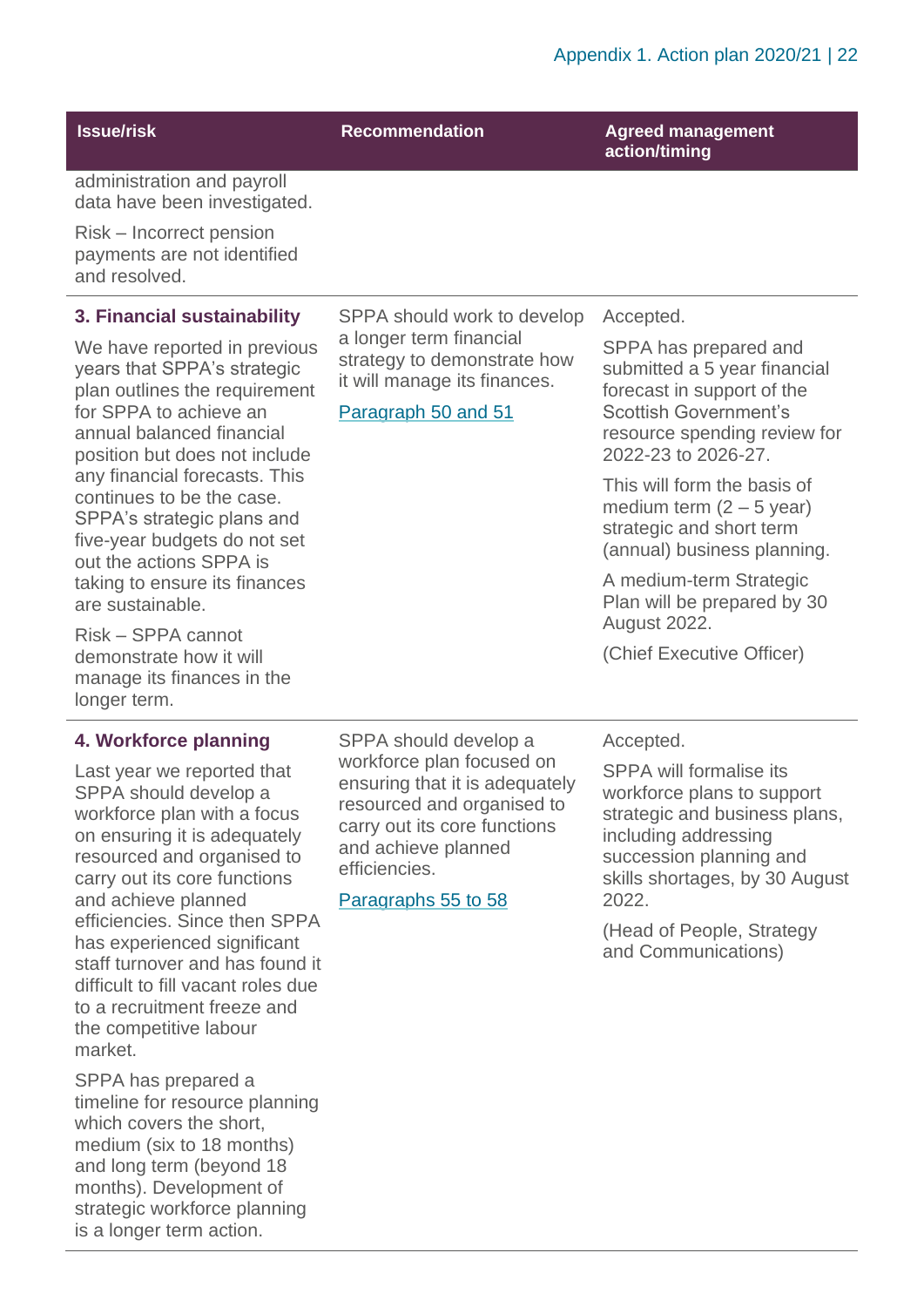SPPA should ensure it has the stability of leadership required to implement

strategic projects, respond to change and challenge and demonstrate Best Value.

Paragraphs 71 to 75

**Issue/risk Recommendation Agreed management action/timing**

Risk – SPPA is not adequately organised and resourced to carry out its core functions and achieve planned efficiencies.

#### **5. Leadership**

SPPA's Interim Chief Executive put in place a temporary senior leadership team structure with six departments each led by a head of delivery. Due to senior officer departures only three of these posts are filled on a permanent basis. The Interim Chief Executive left SPPA in April 2021 and was replaced by another interim appointment. SPPA is in the process of recruiting a permanent Chief Executive.

We have previously reported the impact changes in leadership and management had on the failure of SPPA's PS Pension project. This highlights the importance of SPPA ensuring it has clear and effective leadership as it seeks to implement strategic projects, including the replacement pensions platform, and respond to change and challenge.

Risk – SPPA does not have the effective leadership it needs to ensure it delivers its core functions and achieves its strategic objectives.

### **6. Pension platform programme**

SPPA's pension platform programme aims to deliver a comprehensive digital solution for pensions and payroll administration to improve business efficiency

SPPA should build on work underway to ensure it successfully completes all aspects of its pension platform programme.

Paragraphs 76 to 81

Partially accepted.

The Chief Executive Officer is a Scottish Government appointment, led by the Director General: Corporate.

A substantive CEO appointment has been made (December 2021) which will underpin the stability of the senior leadership team, which is being strengthened.

(Chief Executive Officer)

Accepted.

The programme has adopted best practice programme governance, including pre procurement gateway reviews; peer review of documentation and representation on the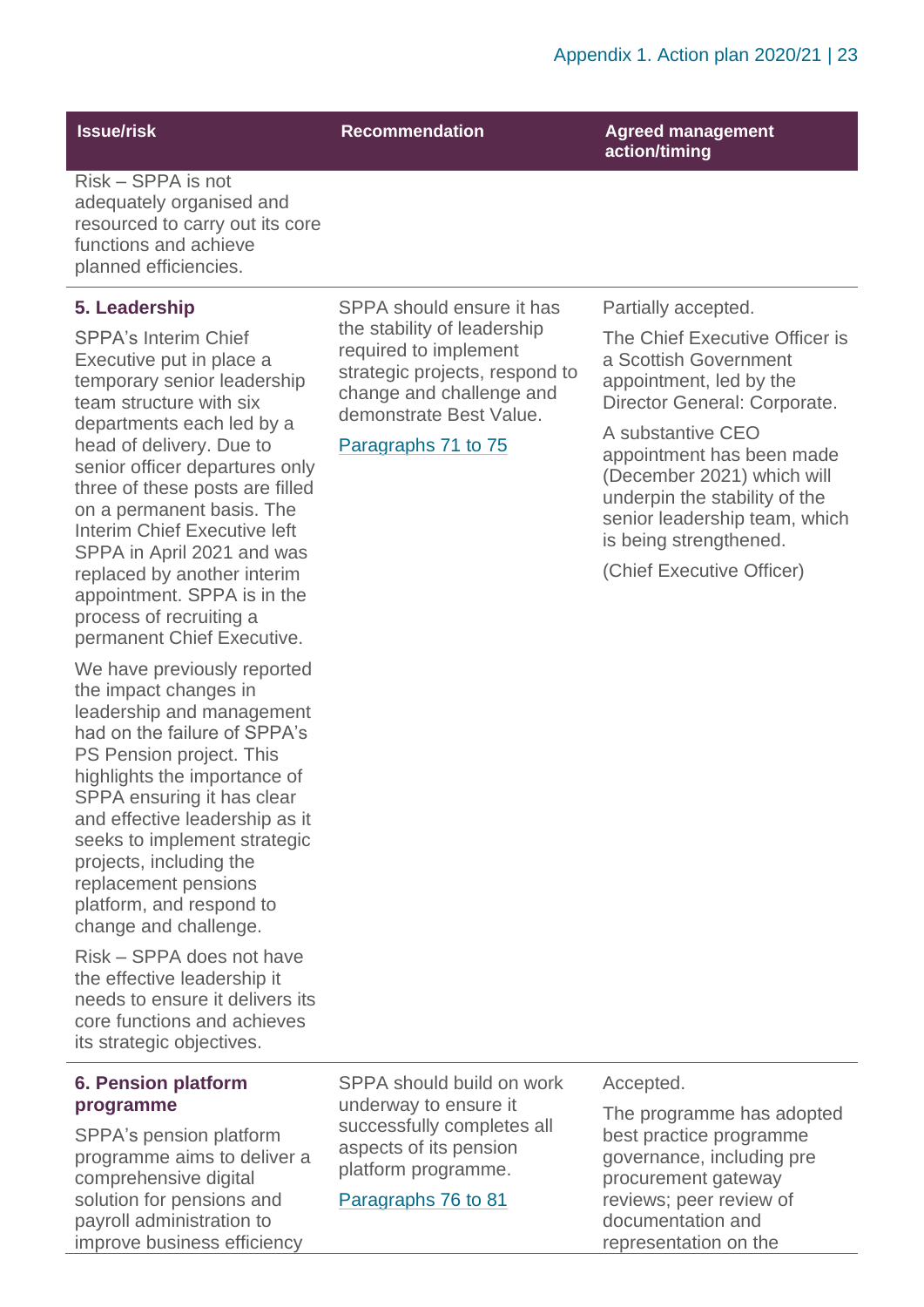| <b>Issue/risk</b>                                                                                                                                                                                                                                                                                                                                           | <b>Recommendation</b> | <b>Agreed management</b><br>action/timing                                                                                                                                                          |
|-------------------------------------------------------------------------------------------------------------------------------------------------------------------------------------------------------------------------------------------------------------------------------------------------------------------------------------------------------------|-----------------------|----------------------------------------------------------------------------------------------------------------------------------------------------------------------------------------------------|
| and service quality and make<br>longer term financial savings.<br>It paused the procurement                                                                                                                                                                                                                                                                 |                       | programme board of subject<br>matter experts and non-<br>executive directors.                                                                                                                      |
| process for the new system in<br>November 2020 to allow<br>more time to consider<br>procurement options and its<br>requirements from the new<br>platform. The business case<br>for the procurement has<br>received ministerial approval<br>and a revised procurement<br>timetable has been agreed.<br>SPPA now plans make a<br>contract award in July 2022. |                       | The programme is<br>proceeding to an agreed<br>timeframe with clear decision<br>points embedded at each<br>stage.<br>(Chief Executive Officer /<br>Senior Responsible Officer of<br>the Programme) |
| Risk – SPPA's project<br>management arrangements<br>for the new system prove to<br>be ineffective resulting in<br>further delays and/or failure<br>of the project.                                                                                                                                                                                          |                       |                                                                                                                                                                                                    |

### **Follow-up of prior year recommendations**

customers.

| <b>Issue/risk</b>                                                                                                                                                                                                                                  | <b>Recommendation</b>                                                                                                                                                              | <b>Agreed management</b><br>action/timing |
|----------------------------------------------------------------------------------------------------------------------------------------------------------------------------------------------------------------------------------------------------|------------------------------------------------------------------------------------------------------------------------------------------------------------------------------------|-------------------------------------------|
| b/f 1. Financial<br>sustainability<br>SPPA's five year budgets do<br>not include details of the<br>actions it is taking to address<br>funding gaps.<br>Risk – SPPA cannot<br>demonstrate how it will<br>manage its finances in the<br>longer term. | SPPA should work to<br>complete a longer-term<br>financial strategy to<br>demonstrate how it will<br>ensure its finances are<br>sustainable.                                       | Outstanding<br>See action plan point 3.   |
| b/f 2. Workforce capacity                                                                                                                                                                                                                          | SPPA should continue to                                                                                                                                                            | Outstanding                               |
| SPPA is still to complete a<br>workforce plan which sets out<br>how it will ensure it has<br>sufficient capacity to achieve<br>its strategic objectives and<br>provide the level and quality<br>of services expected by its                        | develop its workforce plan<br>with a focus on ensuring that<br>it is adequately resourced<br>and organised to carry out its<br>core functions and achieve<br>planned efficiencies. | See action plan point 4.                  |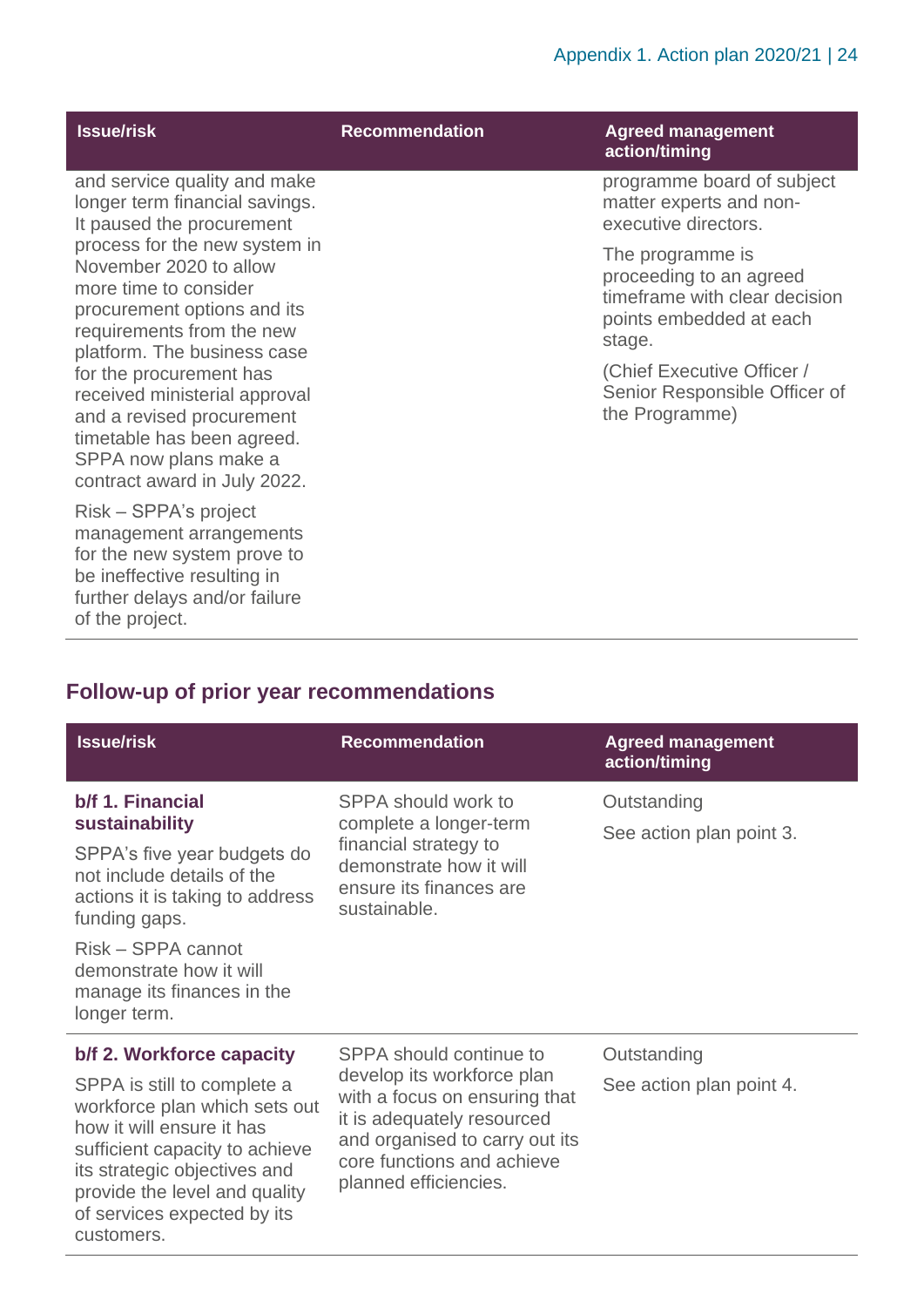**Issue/risk Recommendation Agreed management action/timing**

Risk – SPPA is not adequately organised and resourced to carry out its core functions and achieve planned efficiencies.

#### **b/f 3. Governance and transparency**

The MAB carried out a selfassessment of its operation and effectiveness at the beginning of 2019/20. Many of the resulting actions have not been progressed due to limited resource within the governance team. SPPA should also consider whether there are opportunities for it to enhance transparency. This includes making MAB and ARC papers publicly available where appropriate.

Risk – MAB and ARC members are not given the support and quality of information needed to provide effective scrutiny.

### **b/f 4. Performance report**

SPPA changed its arrangements for preparation of the performance report during the year with the senior leadership team taking responsibility for preparing relevant sections of the report. Capacity issues due to Covid-19 meant this process did not work as planned.

Risk – SPPA does not provide users of the annual report and accounts with a clear analysis of its performance.

### **b/f 5. Replacement pensions platform**

SPPA has learned lessons from the closure of the PS

SPPA should ensure it has the right capacity to support effective governance and scrutiny and transparent decision making.

In progress

Opportunities remain for SPPA, NHSPSS and STPS to strengthen governance arrangements.

See paragraphs 59 to 67.

SPPA should review arrangements for preparing the performance report to ensure they are effective, and the report provides a fuller analysis of SPPA's performance.

#### In progress

SPPA used the dispensation in the FReM for reduced reporting. The performance report meets the minimum requirements of the FReM but there is scope for SPPA to provide a clearer picture of how it has applied funds and what it has achieved.

SPPA should build on work underway to ensure it successfully completes its

In progress See action plan point 6.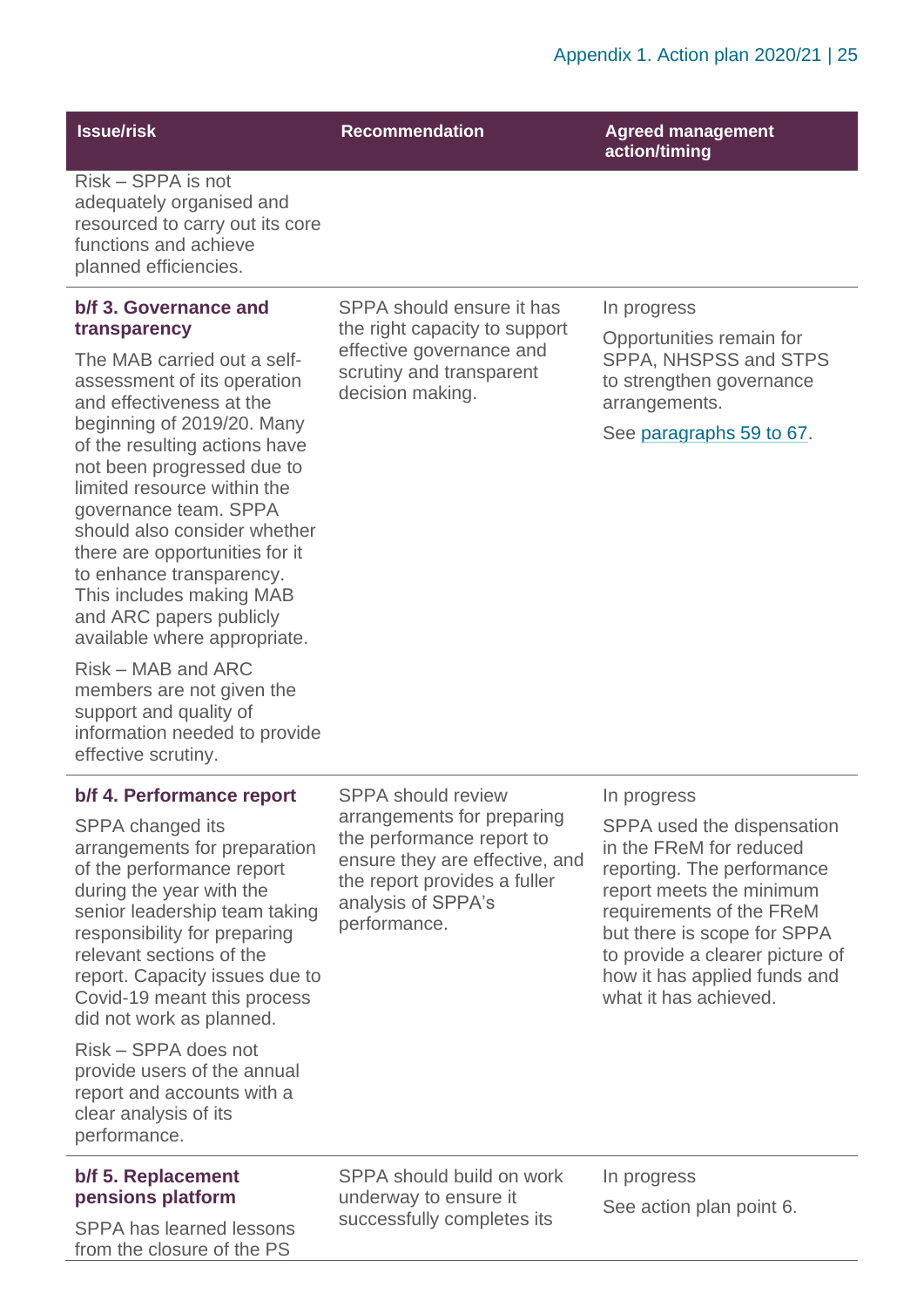| <b>Issue/risk</b>                                                                                                                                                                                                                                                                                                                                                 | <b>Recommendation</b>                                                                                                         | <b>Agreed management</b><br>action/timing                                                                                                                                                                                                                                                                                                              |
|-------------------------------------------------------------------------------------------------------------------------------------------------------------------------------------------------------------------------------------------------------------------------------------------------------------------------------------------------------------------|-------------------------------------------------------------------------------------------------------------------------------|--------------------------------------------------------------------------------------------------------------------------------------------------------------------------------------------------------------------------------------------------------------------------------------------------------------------------------------------------------|
| Pensions project. Its<br>pensions platform<br>replacement programme is at<br>an early stage, but work done<br>so far recognises the need for<br>a clear business case,<br>realistic procurement<br>timetable and clear<br>governance and project<br>management arrangements.                                                                                      | pensions platform<br>replacement programme.                                                                                   |                                                                                                                                                                                                                                                                                                                                                        |
| Risk – SPPA's project<br>management arrangements<br>and governance<br>arrangements for the new<br>system prove to be ineffective<br>resulting in the failure of the<br>new project.                                                                                                                                                                               |                                                                                                                               |                                                                                                                                                                                                                                                                                                                                                        |
| b/f 6. Governance                                                                                                                                                                                                                                                                                                                                                 | <b>STPS and NHSPSS should</b>                                                                                                 | Complete                                                                                                                                                                                                                                                                                                                                               |
| statement disclosures<br>The 2019/20 governance<br>statements for NHSPSS and<br>STPS comply with the<br>minimum requirements of the<br><b>Scottish Public Finance</b><br>Manual but could more<br>clearly describe the main<br>risks faced by the pension<br>schemes.                                                                                             | ensure their annual<br>governance statements better<br>reflect significant risk-related<br>issues arising during the<br>year. | The 2020/21 NHSPSS and<br><b>STPS</b> governance<br>statements better reflect<br>significant risk-related issues.                                                                                                                                                                                                                                      |
| Risk - Governance<br>statements do not present a<br>clear picture of governance<br>arrangements and risk-<br>related matters.                                                                                                                                                                                                                                     |                                                                                                                               |                                                                                                                                                                                                                                                                                                                                                        |
| b/f 7. Annual benefits                                                                                                                                                                                                                                                                                                                                            | SPPA should ensure the                                                                                                        | Complete                                                                                                                                                                                                                                                                                                                                               |
| <b>statements</b><br>SPPA was made aware,<br>following customer enquiries,<br>that the 2020 NHSPSS and<br><b>STPS members statements</b><br>contained an unacceptable<br>number of errors. It has put a<br>plan in place to correct and<br>reissue them by the end of<br>November. It has informed all<br>stakeholders, including the<br>Pensions Regulator which | issue is rectified so that is<br>can issue accurate, timely<br>annual benefits statements to<br>members.                      | SPPA investigated the cause<br>of the errors and reported its<br>findings to the ARC. SPPA<br>identified that insufficient<br>planning and quality<br>assurance were the main<br>cause of the issue. The<br>Pensions Regulator accepted<br>SPPA's revised plans and<br>SPPA corrected and reissued<br>the vast majority of<br>statements by the end of |

2020.

has accepted the revised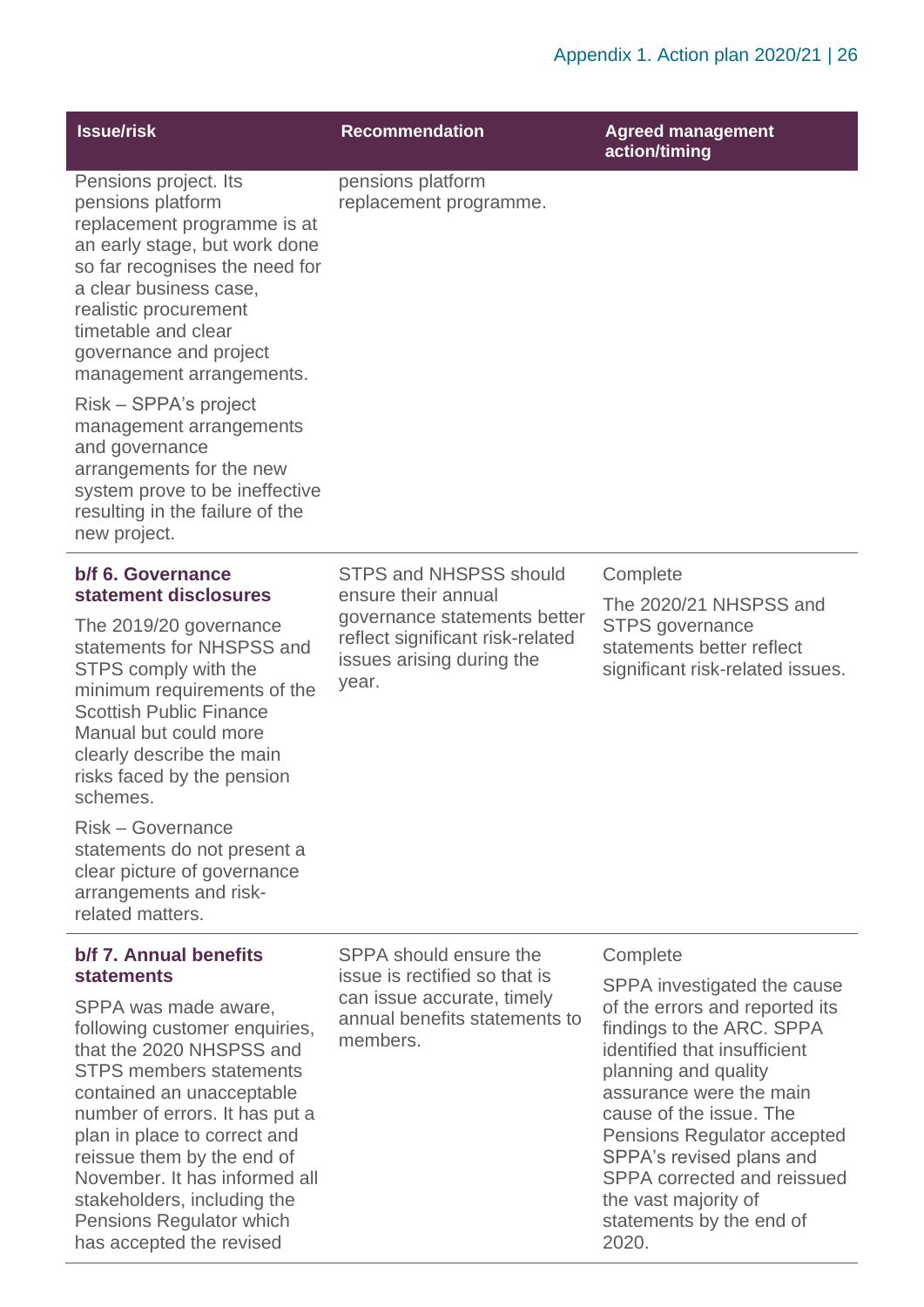| <b>Issue/risk</b>                                                      | <b>Recommendation</b> | <b>Agreed management</b><br>action/timing |
|------------------------------------------------------------------------|-----------------------|-------------------------------------------|
| plan. SPPA is investigating<br>what caused this to happen.             |                       |                                           |
| Risk – Members receive<br>inaccurate information on<br>their pensions. |                       |                                           |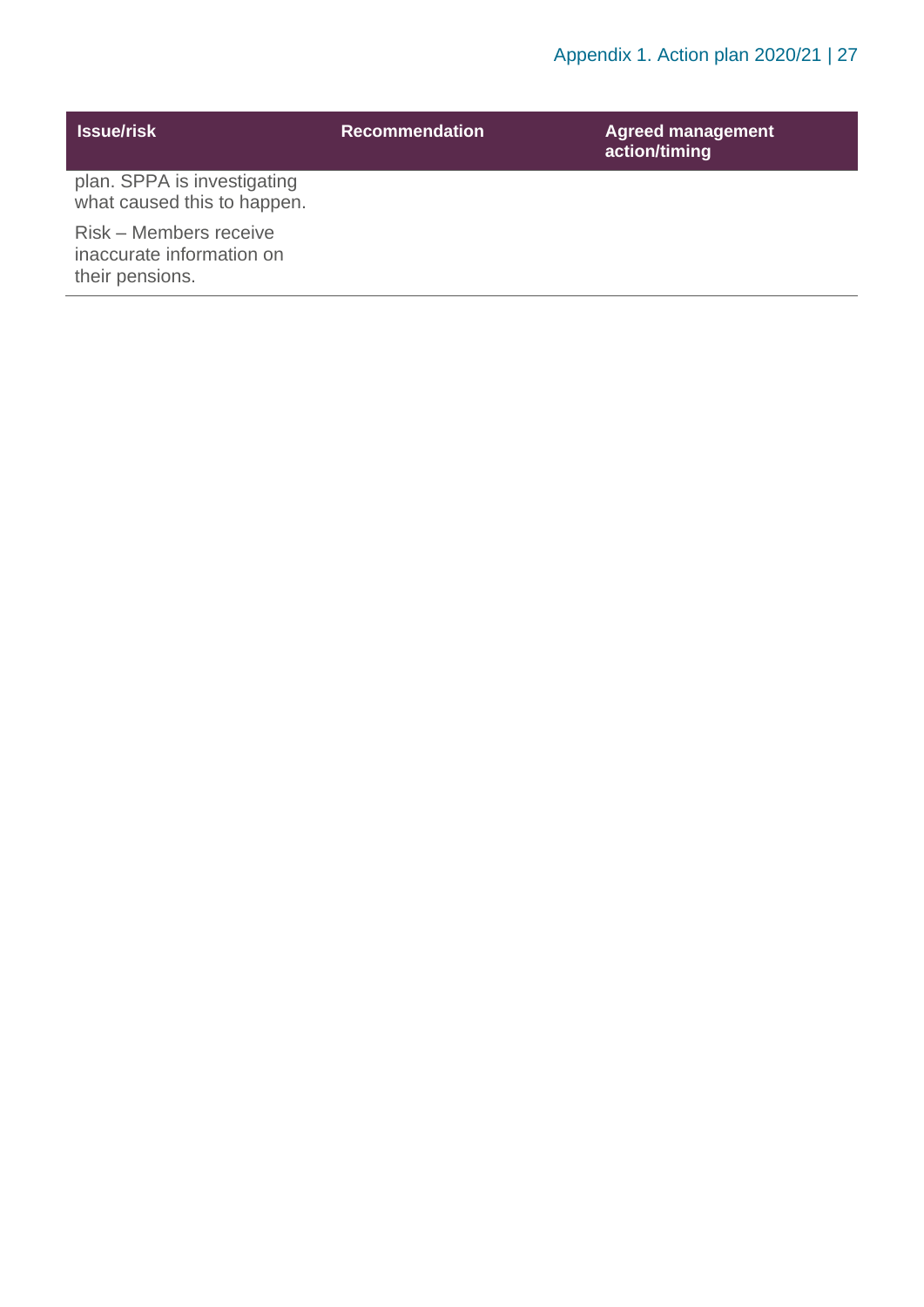## <span id="page-27-0"></span>**Appendix 2. Significant audit risks**

The table below sets out the audit risks we identified on the 2020/21 audit and how we addressed each risk in arriving at our conclusion. The risks are categorised between those where there is a risk of material misstatement in the financial statements and those relating to our wider responsibility under the [Code of Audit Practice 2016.](http://www.audit-scotland.gov.uk/report/code-of-audit-practice-2016)

### **Risks of material misstatement in the financial statements**

| <b>Audit risk</b>                                                                                                                                             | <b>Assurance procedure</b>                                                                                                                     | <b>Results and conclusions</b>                                                                                                                                                                                              |
|---------------------------------------------------------------------------------------------------------------------------------------------------------------|------------------------------------------------------------------------------------------------------------------------------------------------|-----------------------------------------------------------------------------------------------------------------------------------------------------------------------------------------------------------------------------|
| 1. Risk of material<br>misstatement due to fraud                                                                                                              | Detailed testing of journal<br>entries.                                                                                                        | We sample tested journal<br>entries. No issues identified                                                                                                                                                                   |
| caused by the management<br>override of controls                                                                                                              | Review of accounting<br>estimates.                                                                                                             | We reviewed accounting<br>estimates. No issues<br>identified.<br>We sample tested accruals<br>and prepayments. No issues<br>identified<br>We found no evidence of<br>transactions outside the<br>normal course of business. |
| <b>International Auditing</b><br>Standards require that audits<br>are planned to consider the<br>risk of material misstatement<br>in the financial statements | Focused testing of accruals                                                                                                                    |                                                                                                                                                                                                                             |
|                                                                                                                                                               | and prepayments.<br>Evaluation of significant<br>transactions which are<br>outside the normal course of<br>business.                           |                                                                                                                                                                                                                             |
| caused by fraud, which is<br>presumed to be a significant<br>risk in any audit. This                                                                          |                                                                                                                                                |                                                                                                                                                                                                                             |
| includes the risk of fraud due<br>to the management override<br>of controls.                                                                                  |                                                                                                                                                | From work carried out in<br>year, we found no evidence<br>of management override of                                                                                                                                         |
| (SPPA and schemes)                                                                                                                                            |                                                                                                                                                | controls.                                                                                                                                                                                                                   |
| 2. Risk of material<br>misstatement caused by                                                                                                                 | Testing of key controls within<br>the Epicor system.                                                                                           | We did not identify any issues<br>from our testing of key                                                                                                                                                                   |
| fraud in revenue<br>recognition                                                                                                                               | Sample testing of Epicor<br>contributions from other<br>audited bodies (NHS and<br>councils) to ensure<br>consistency with schemes<br>records. | controls within Epicor.                                                                                                                                                                                                     |
| The pension schemes<br>receive a significant amount<br>of income from over 1,000<br>employer bodies in addition                                               |                                                                                                                                                | We did not identify any issues<br>from sample testing of Epicor<br>contributions from other<br>audited bodies                                                                                                               |
| to Scottish Government<br>funding. The extent and<br>complexity of income means<br>that, in accordance with<br>ISA240, there is an inherent<br>risk of fraud. | Evaluation of the accounting<br>treatment of significant<br>income transactions that are<br>outside the normal course of<br>business.          | We did not identify any<br>significant income<br>transactions outside the<br>normal course of business.                                                                                                                     |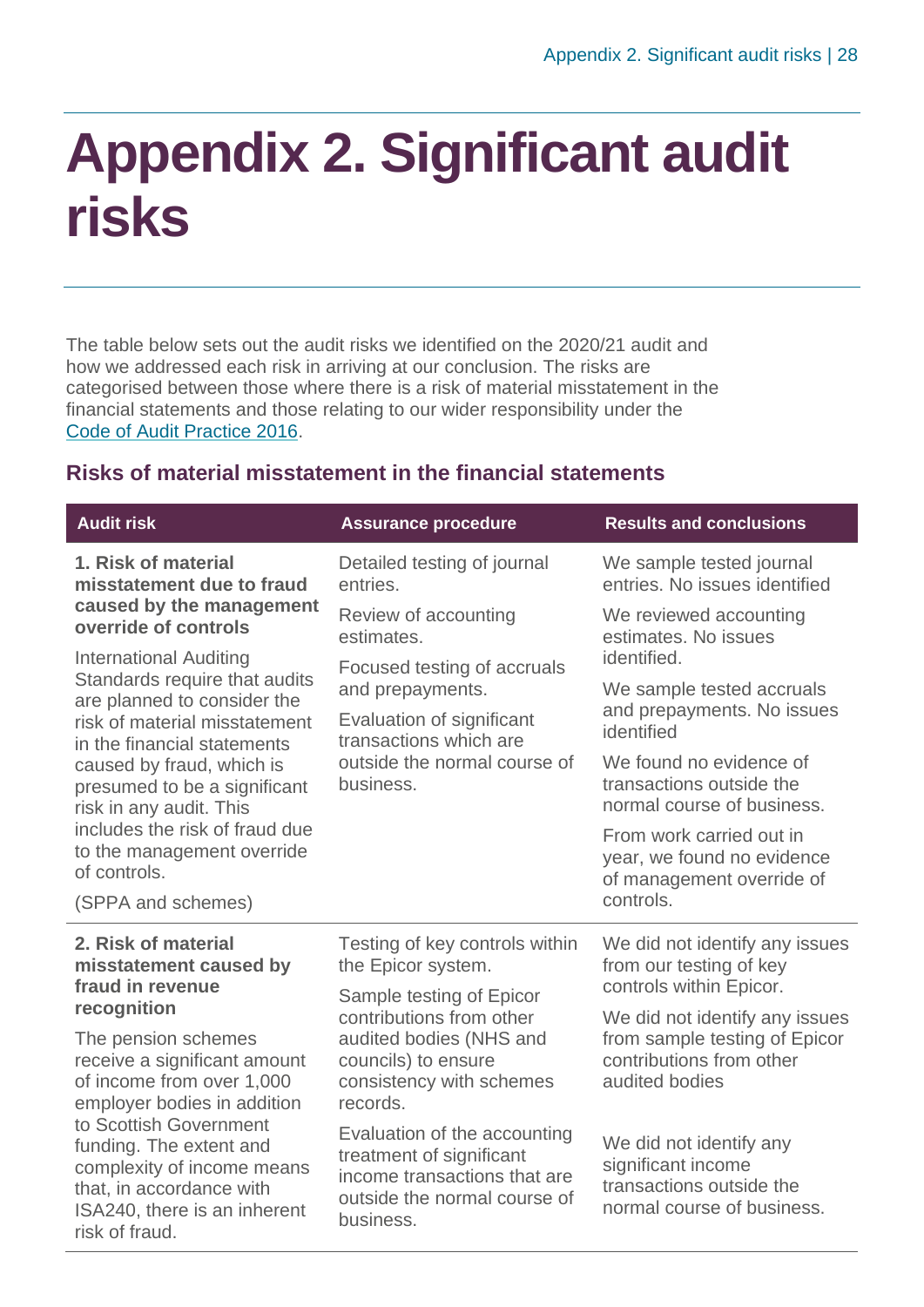| <b>Audit risk</b>                                                                                                                                                                                                                                                    | <b>Assurance procedure</b>                                                                                                                                                                          | <b>Results and conclusions</b>                                                                                                                                                                   |
|----------------------------------------------------------------------------------------------------------------------------------------------------------------------------------------------------------------------------------------------------------------------|-----------------------------------------------------------------------------------------------------------------------------------------------------------------------------------------------------|--------------------------------------------------------------------------------------------------------------------------------------------------------------------------------------------------|
| (Schemes)                                                                                                                                                                                                                                                            |                                                                                                                                                                                                     |                                                                                                                                                                                                  |
| 3. Risk of material<br>misstatement caused by<br>fraud in expenditure                                                                                                                                                                                                | Testing of key controls within<br>the Altair system.<br>Focused substantive testing<br>on higher risk areas and<br>more complex areas<br>including new awards and<br>deaths.                        | We identified an issue with<br>the reconciliation reports key<br>control (see Appendix 1                                                                                                         |
| As most public-sector bodies<br>are net expenditure bodies,<br>the risk of fraud is more likely<br>to occur in expenditure.<br>There is a risk that<br>expenditure may be<br>misstated resulting in a<br>material misstatement in the<br>financial statements.       |                                                                                                                                                                                                     | action plan point 2).<br>We did not find any issues<br>from substantive testing of<br>expenditure.                                                                                               |
| The nature of the schemes'<br>expenditure means that there<br>is an inherent risk of fraud.<br>This risk specifically applies<br>to expenditure on pensions<br>and lump sums.                                                                                        |                                                                                                                                                                                                     |                                                                                                                                                                                                  |
| (Schemes)                                                                                                                                                                                                                                                            |                                                                                                                                                                                                     |                                                                                                                                                                                                  |
| 4. Information supporting<br>scheme valuations<br>Decisions taken by SPPA for                                                                                                                                                                                        | Review of the work of GAD<br>focusing on reliability,<br>professional competence and<br>capability.                                                                                                 | We reviewed the reliability,<br>professional competence and<br>capability of GAD and found<br>no issues.                                                                                         |
| the schemes are reliant on<br>the work of the Government<br>Actuary's Department (GAD).<br>The actuarial valuation<br>methodology relies on<br>significant judgements and<br>assumptions in relation to<br>financial, mortality and<br>demographic factors. There is | Meet with GAD to discuss<br>work practices, validation<br>processes and quality review<br>arrangements to determine<br>whether reliance can be<br>taken in relation to GAD's<br>internal processes. | We discussed work practices,<br>validation processes and<br>quality review with GAD and<br>concluded that arrangements<br>are satisfactory.<br>We commissioned an<br>external firm of experts to |

demographic factors. Th a risk that the actuarial information for valuing the schemes is affected by incomplete or inaccurate information from SPPA, or the use of unreasonable judgements and assumptions.

Review reports to GAD supporting valuation data.

review GAD. It found that GAD's quality controls and review processes are of a high standard and it has robust processes in place to carry out the detailed work and reporting. It also found evidence of compliance with technical and professional standards and a high quality of output. This allowed us to place reliance on GAD.

We reviewed and agreed GAD reports to the figures and disclosures in the annual

(Schemes)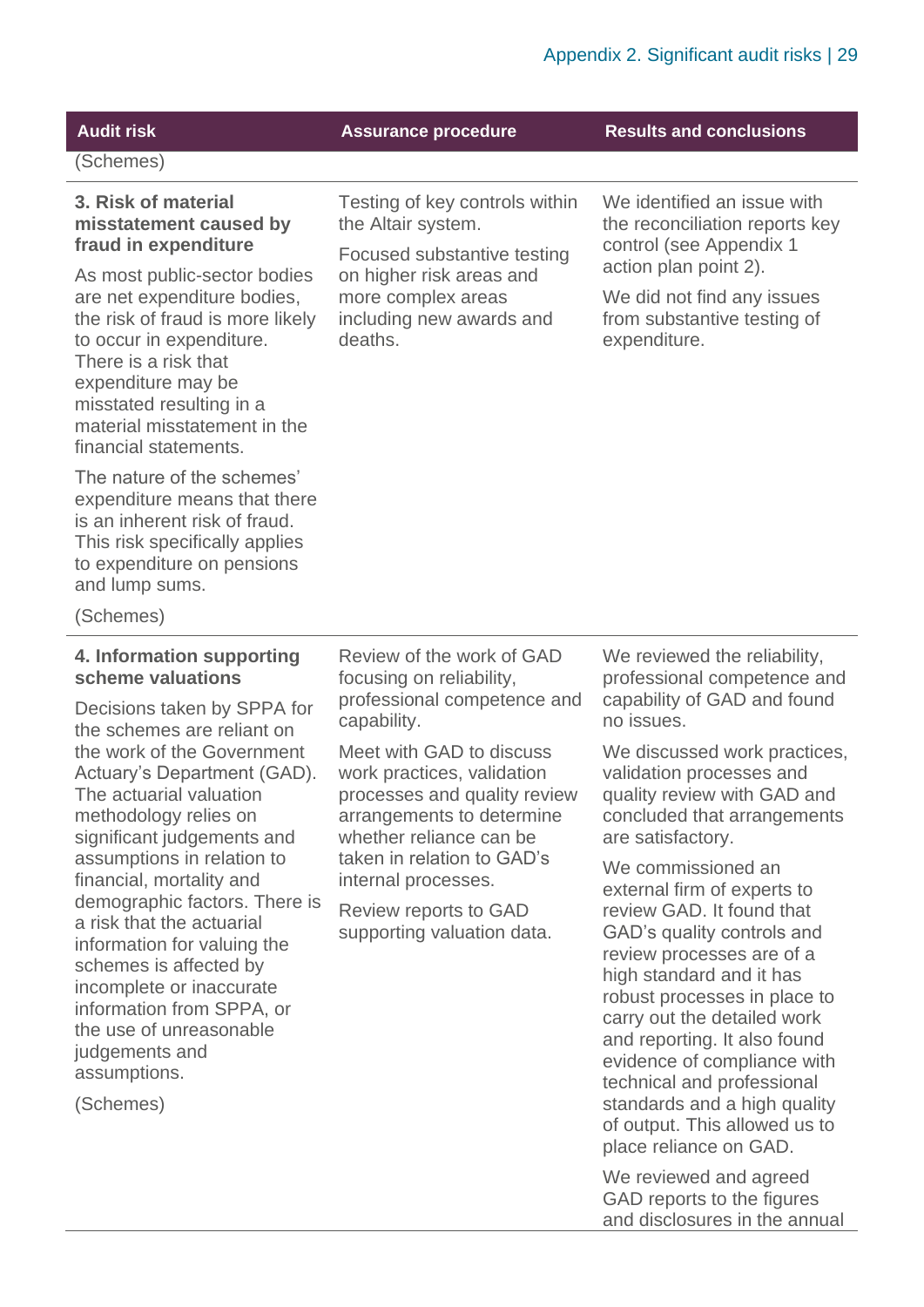Chief Executive's

period of change and

secondment being extended. This is happening during a

**Assurance procedure Results and conclusions** 

accounts and found no issues.

### **Risks identified from the auditor's wider responsibility under the Code of Audit Practice**

| <b>Audit risk</b>                                                                                                                                                                                                                                                                                                                                                                                                                              | <b>Assurance procedure</b>                                                                                                                                                                                                       | <b>Results and conclusions</b>                                                                                                                                                                                                                                                                                                                                           |
|------------------------------------------------------------------------------------------------------------------------------------------------------------------------------------------------------------------------------------------------------------------------------------------------------------------------------------------------------------------------------------------------------------------------------------------------|----------------------------------------------------------------------------------------------------------------------------------------------------------------------------------------------------------------------------------|--------------------------------------------------------------------------------------------------------------------------------------------------------------------------------------------------------------------------------------------------------------------------------------------------------------------------------------------------------------------------|
| 5. Financial sustainability<br>SPPA has forecast significant<br>annual revenue budget<br>deficits for the next four<br>years. This highlights the<br>increasingly challenging<br>financial climate it is<br>operating in. SPPA also faces<br>growing expectations from<br>the Scottish Government to<br>demonstrate how it will<br>manage its finances in the<br>longer term and the<br>outcomes it will deliver.<br>There is a risk that SPPA | Review SPPA's longer term<br>financial plans and forecasts.<br>Review efficiency savings<br>reported by SPPA.                                                                                                                    | SPPA is still to develop a<br>longer term financial plan<br>(see Appendix 1 action plan<br>point 3).<br>SPPA reported an outturn of<br>£21.5 million against its<br>overall budget of £24.7<br>million for 2020/21 with an<br>underspend of £3.2 million.                                                                                                                |
| cannot demonstrate how it<br>will manage its finances and<br>achieve its strategic<br>objectives.<br>(SPPA)                                                                                                                                                                                                                                                                                                                                    |                                                                                                                                                                                                                                  |                                                                                                                                                                                                                                                                                                                                                                          |
| 6. Leadership and capacity<br>to deliver services                                                                                                                                                                                                                                                                                                                                                                                              | Review SPPA's progress in<br>developing a workforce plan.<br>Review SPPA's progress with<br>the replacement pensions<br>platform project.<br><b>Review the Accountable</b><br>Officer's arrangements for<br>securing Best Value. | SPPA is still to develop a<br>workforce plan (see Appendix                                                                                                                                                                                                                                                                                                               |
| SPPA rolled out its target<br>operating model and made<br>new appointments to its<br>senior leadership team during<br>2019/20. SPPA has had to<br>implement a new senior<br>management structure in<br>2020/21 due to the<br>secondment of its Chief<br>Executive and the absence of<br>two senior officers. SPPA is<br>now planning to recruit a new<br>Chief Executive due to the                                                            |                                                                                                                                                                                                                                  | 1 action plan point 4).<br>SPPA has extended the<br>timetable for implementing its<br>pension platform programme<br>(see Appendix 1 action plan<br>point 6).<br>SPPA is in the process of<br>recruiting a permanent Chief<br>Executive. A key part of their<br>role will be to better<br>demonstrate how SPPA<br>secures Best Value (see<br>Appendix 1 action plan point |

5).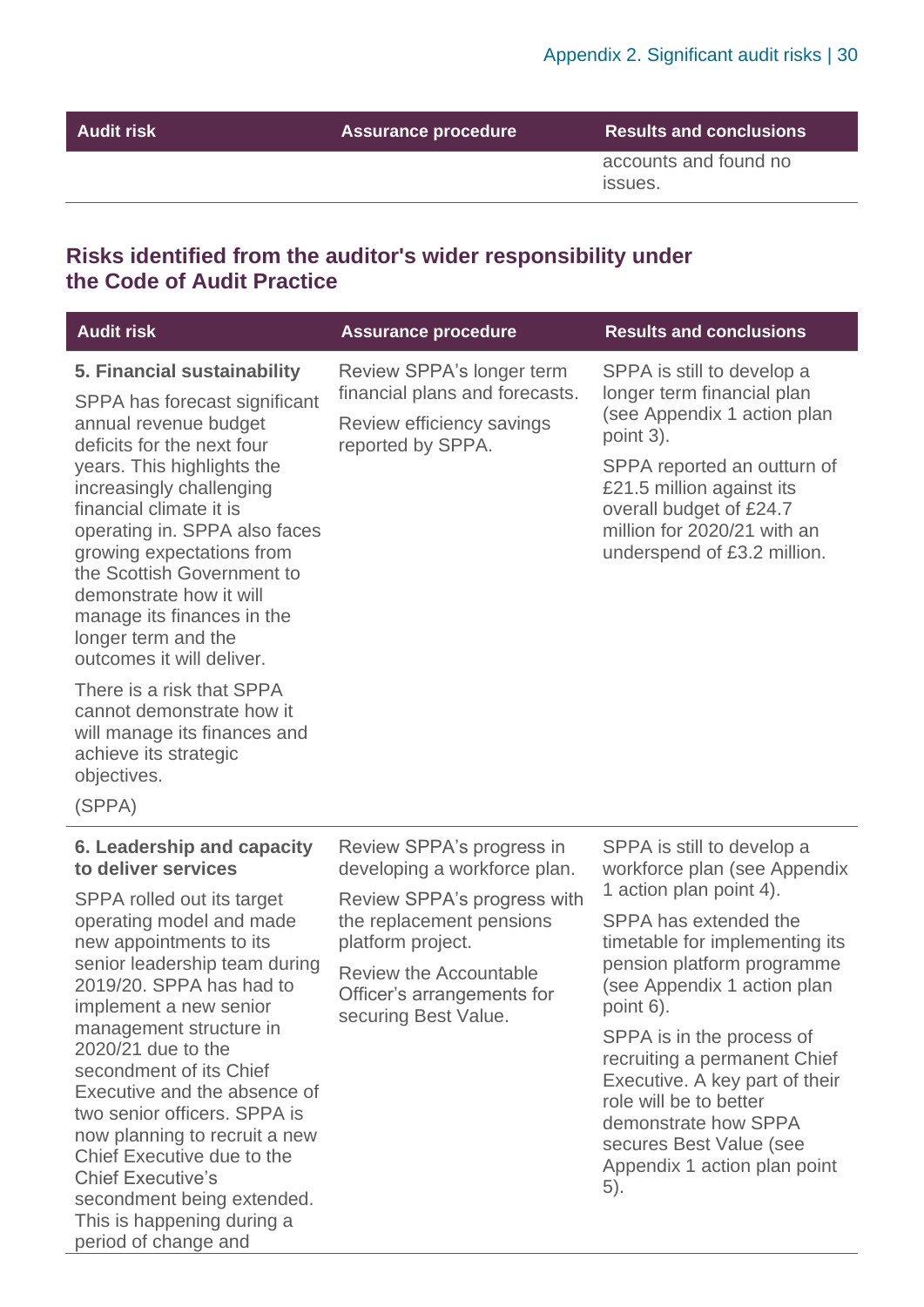| <b>Audit risk</b>                                                                                                                                                                                                                 | <b>Assurance procedure</b> | <b>Results and conclusions</b> |
|-----------------------------------------------------------------------------------------------------------------------------------------------------------------------------------------------------------------------------------|----------------------------|--------------------------------|
| challenge for SPPA. SPPA<br>has agreed a key business<br>priority to develop a<br>comprehensive workforce<br>plan.                                                                                                                |                            |                                |
| There is a risk that SPPA is<br>not adequately organised and<br>resourced to carry out its core<br>functions alongside<br>implementing strategic<br>projects including the<br>replacement pensions<br>platform project.<br>(SPPA) |                            |                                |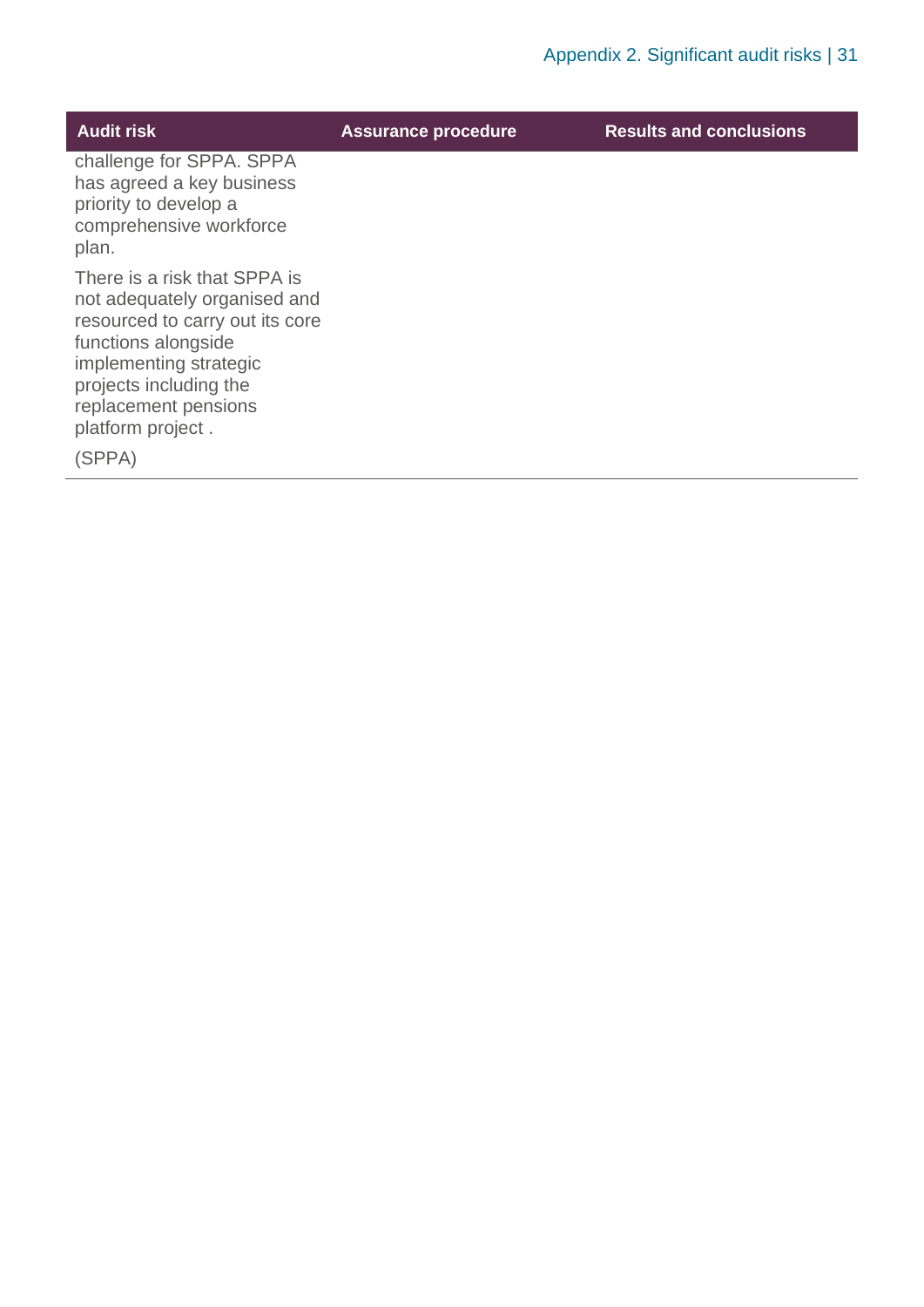### <span id="page-31-0"></span>**Appendix 3. Summary of 2020/21 national performance reports**

April [Affordable housing](https://www.audit-scotland.gov.uk/report/affordable-housing)

June [Highlands and Islands Enterprise: Management of Cairngorm mountain and](https://www.audit-scotland.gov.uk/report/highlands-and-islands-enterprise-management-of-cairngorm-mountain-and-funicular-railway)  [funicular railway](https://www.audit-scotland.gov.uk/report/highlands-and-islands-enterprise-management-of-cairngorm-mountain-and-funicular-railway)

[Local government in Scotland Overview 2020](https://www.audit-scotland.gov.uk/report/local-government-in-scotland-overview-2020)

July [The National Fraud Initiative in Scotland 2018/19](https://www.audit-scotland.gov.uk/report/the-national-fraud-initiative-in-scotland-201819)

**January** [Digital progress in local government](https://www.audit-scotland.gov.uk/report/digital-progress-in-local-government) [Local government in Scotland: Financial overview 2019/20](https://www.audit-scotland.gov.uk/report/local-government-in-scotland-financial-overview-201920)

February [NHS in Scotland 2020](https://www.audit-scotland.gov.uk/report/nhs-in-scotland-2020)

March [Improving outcomes for young people through school education](https://www.audit-scotland.gov.uk/report/improving-outcomes-for-young-people-through-school-education)